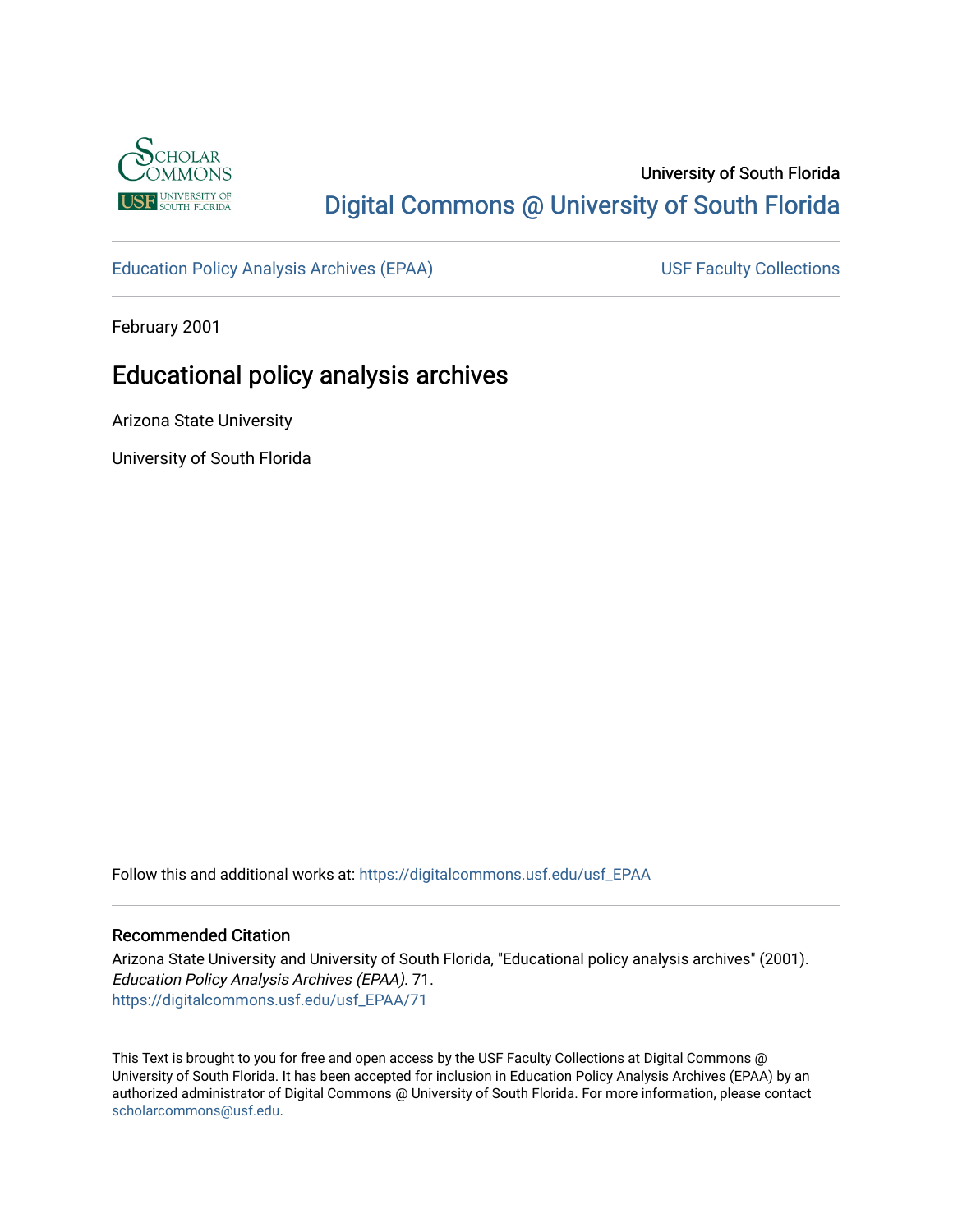# **Education Policy Analysis Archives**

**Volume 9 Number 4 February 8, 2001 ISSN 1068-2341**

A peer-reviewed scholarly journal Editor: Gene V Glass, College of Education Arizona State University

Copyright 2001, the **EDUCATION POLICY ANALYSIS ARCHIVES**. Permission is hereby granted to copy any article if **EPAA** is credited and copies are not sold.

Articles appearing in **EPAA** are abstracted in the *Current Index to Journals in Education* by the ERIC Clearinghouse on Assessment and Evaluation and are permanently archived in *Resources in Education*.

# **Factors Influencing GED and Diploma Attainment of High School Dropouts**

# **Jeffrey C. Wayman Colorado State University**

### **Abstract**

 This study examined correlates of degree attainment in high school dropouts. Participants were high school dropouts of Mexican American or non-Latino white descent who had no degree, a high school degree, or a GED certificate. This study was unique in that it accounted for sample bias of missing data through the use of multiple imputation, it considered students who had dropped out as early as 7th grade, and it was able to include variables found significant in previous research on returning dropouts. Logistic regression analyses identified a parsimonious set of factors which distinguished dropouts who held degrees (diploma or GED) from those who did not. Similar analyses were performed to distinguish participants who had attained diplomas from those who had attained GEDs. It was estimated that 59.2% of dropouts return to obtain high school credentials. School capability, age at dropout, and socio-economic status significantly predicted degree attainment. Presence of children, higher school capability and socio-economic status were associated with GED attainment, while later grade at dropout was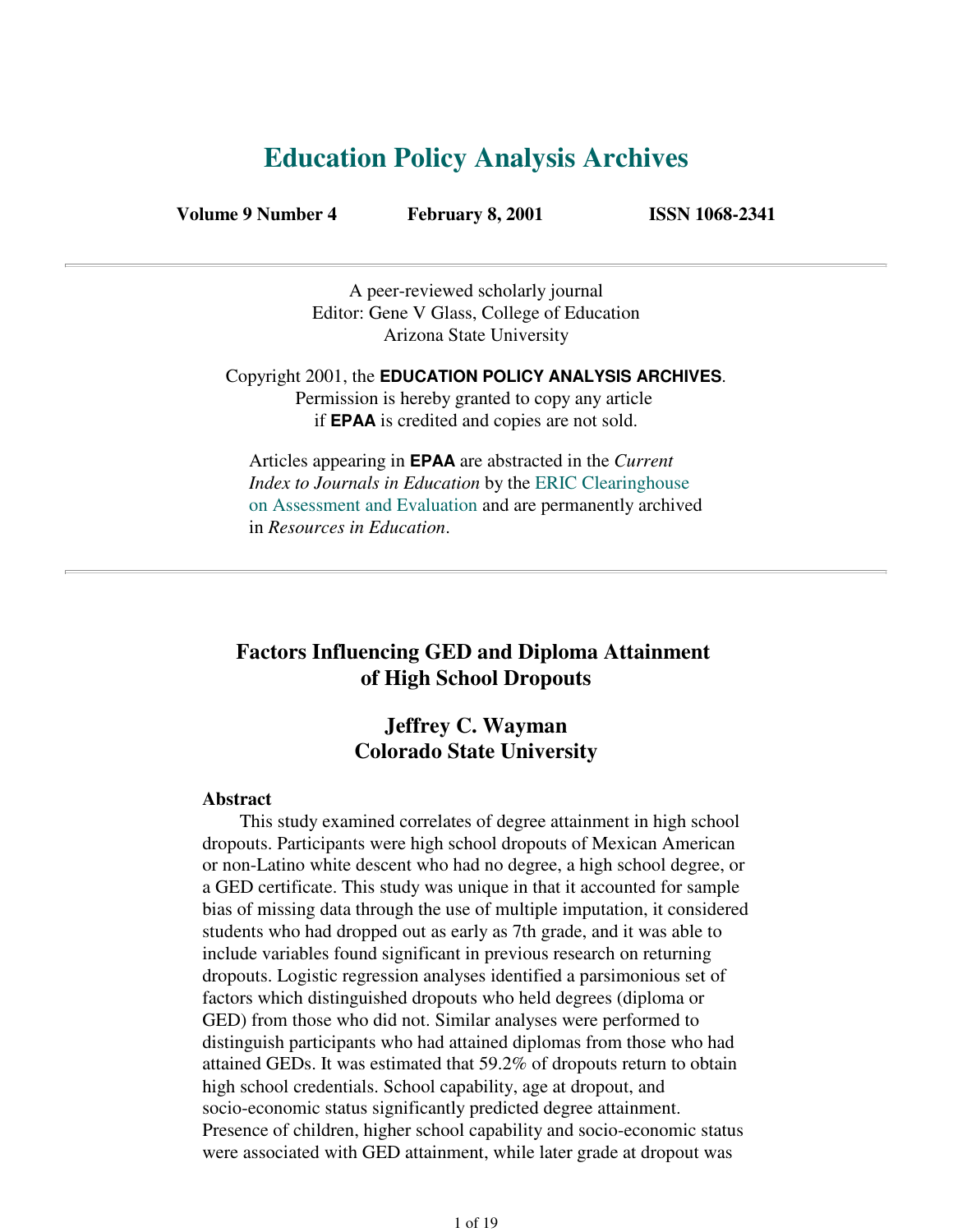associated with diploma attainment. These relationships did not vary by ethnicity, although degree attainment was less likely for Mexican American dropouts. The study concludes that dropping out is not the end of a student's education, and more research should be directed toward returning dropouts. Further, the focus of such research should be expanded to include a more positive and broader range of correlates.

## **Introduction**

 Dropping out of high school is a well-documented social problem, and often presents daunting circumstances for adolescents. Dropping out is often associated with delinquency, substance use, and low school achievement (Chavez, Oetting, & Swaim, 1994; Ekstrom, Goertz, Pollack, & Rock, 1986; Elliott, Huizinga, & Ageton, 1985). Further, people without high school degrees often experience lower wages and higher unemployment, and more dependency on welfare and other social services (Catterall, 1987; Rumberger, 1987).

 Research also shows that dropping out of high school does not have to be, and is not necessarily, a permanent condition. Estimates of the percentage of dropouts who eventually attain either high school diplomas or General Educational Development certifications (GEDs) have been as high as  $44\%$  (Kolstad & Kaufman, 1989). Thus, study of the correlates of degree attainment in dropouts could be an effective tool in reducing the dropout rate, but unfortunately, few studies have been conducted in this area. Balancing the well- developed research on dropout correlates with a research base of return correlates not only provides information on why dropouts gain degrees, but also provides a different perspective from which to augment dropout prevention efforts.

## **Dropouts Who Return to School Settings**

 Studies of returning dropouts have examined either dropouts who return to school (Borus & Carpenter, 1983; Chuang, 1997) or dropouts who obtain high school degrees or GEDs (Kaufman, 1988; Kolstad & Owings, 1986; Kolstad & Kaufman, 1989). Studies of this type have compared factors present in returning dropouts to a "typical dropout profile". From the vast amount of dropout literature, these studies have been able to identify factors associated with dropping out and have analyzed variables identified in this profile, hypothesizing that those dropouts who do not fit the profile are more likely to return to high school.

 This body of research is not yet sufficiently developed to identify a complete picture of why dropouts return to school settings, although some factors appear to be fairly robust. For instance, achievement test scores were found in all studies reviewed here (except Borus & Carpenter (1983)) to be positively related to return for more education. Early dropouts are less likely to return, as shown by all the studies except Kaufman (1988), which did not include this variable.

 Nonetheless, the sparsity of studies on returning dropouts have left many questions as to other variables affecting return. Ethnic effects are an inconsistent mix in these studies, and other factors, such as socio-economic status, are significant in some studies and not in others. Further, questions remain as to the effects of sampling on significant relationships identified – none of these studies were able to consider dropouts who left school before 10th grade, and none were able to estimate effects due to inability to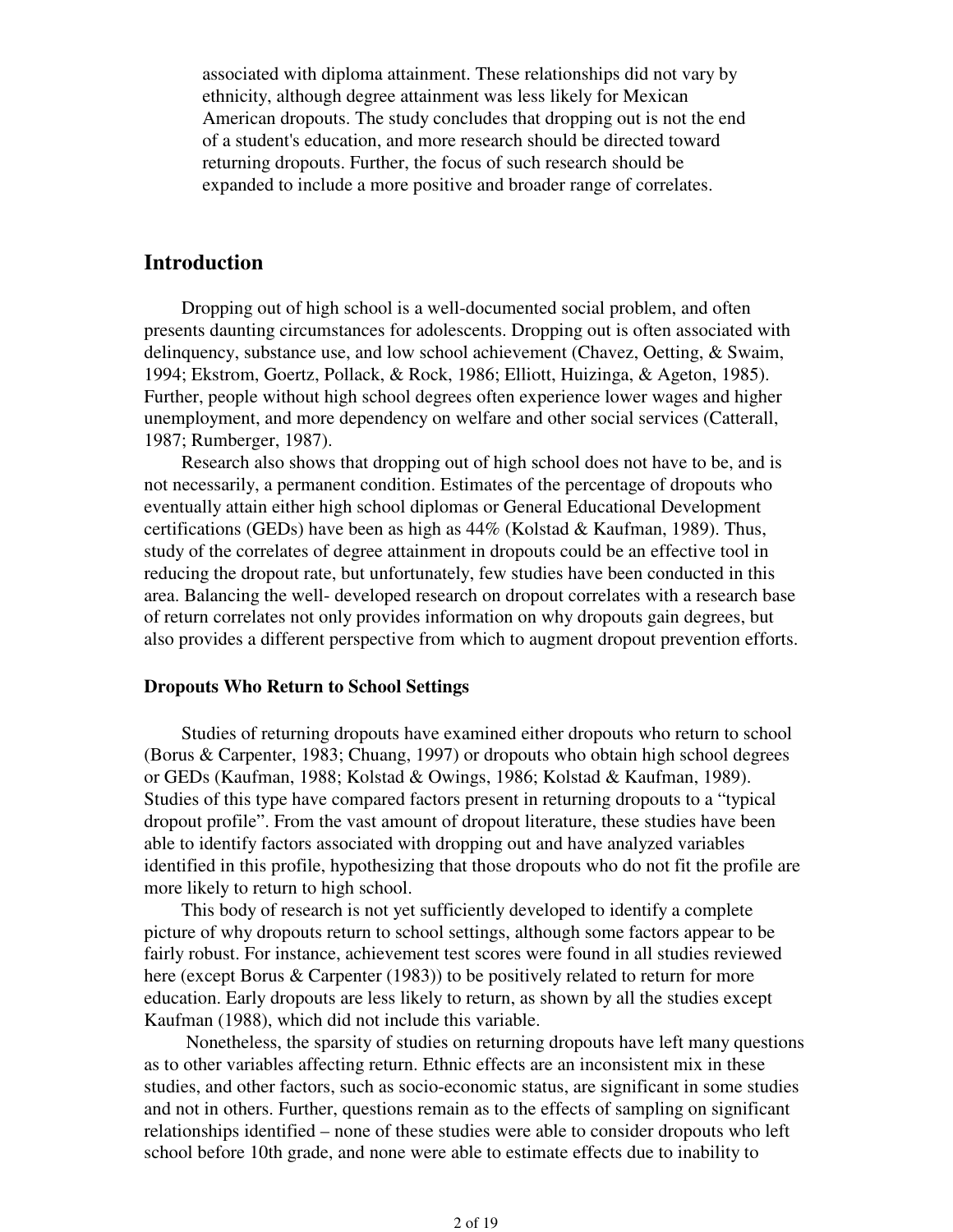longitudinally follow each participant in the sample.

 Previous research has laid the foundation for knowledge regarding degree attainment in high school dropouts. However, such research should be extended and clarified. The next logical step is a study which can pull together significant factors found in previous studies and present estimates which infer to the entire population of dropouts. The present study will address these issues.

## **The Present Study**

 The present study examines Mexican American and non-Latino white dropouts who have gained high school diplomas, GEDs, or neither, identifying factors which are associated with attainment of high school credentials. In doing so, this study will address several important problems left unsolved by previous studies on returning dropouts.

 First, the present study accounts for bias introduced by dropouts who did not respond to the second wave of data collection. Longitudinal dropout studies naturally suffer from an inability to resurvey each and every dropout. However, each of the reviewed studies conducted analyses on only those dropouts who were successfully followed up. Such treatment of missing dropouts assumes that the dropouts who remained in the study are similar to the ones who did not, an assumption which leaves the study vulnerable to sample bias. The present study, through the use of multiple imputation, accounts for bias caused by missing data.

 Second, previous studies were limited to participants who dropped out in tenth grade or later. Although against the law in many states, the truth is that many students leave school before age sixteen. The present study is able to consider students who dropped out earlier than tenth grade – some as early as seventh grade. Inclusion of these students, along with the estimation of missing data described above enables the present study to estimate return correlates for the full dropout population.

 Third is the breadth of variables studied in this work. Previous studies independently drew upon factors known to be associated with dropping out and did not purposely examine variables shown to be significant in previous studies of returning dropouts. Therefore, it is not clear whether identified significances are due to omission of other important factors. To truly assess the significance of factors associated with returning dropouts, these factors should be considered in tandem. The present study addresses this need, as all variables considered were chosen based on their significance in previous return research.

 Fourth, only Kolstad and Kaufman (1989) considered diploma attainment and GED attainment separately. The present study will also discern differences between students with no degree, students with diplomas, and students with GEDs.

## **Method**

 The data for this study were gathered as part of a longitudinal project designed to study substance use and other correlates of high school dropout among Mexican American and non-Latino white dropouts. The sample for this study consisted of Mexican American and non-Latino white adolescent dropouts from three communities in the southwestern United States: a city with 400,000 people, a mid-sized town with 90,000 people, and a small town with 30,000 people. Dropouts were defined as students in grades 7 – 12 who had not attended school for at least 30 days, had not transferred to another school, were not being home-schooled, and had not contacted the school system about re-admission. This definition is more stringent than that recommended by Morrow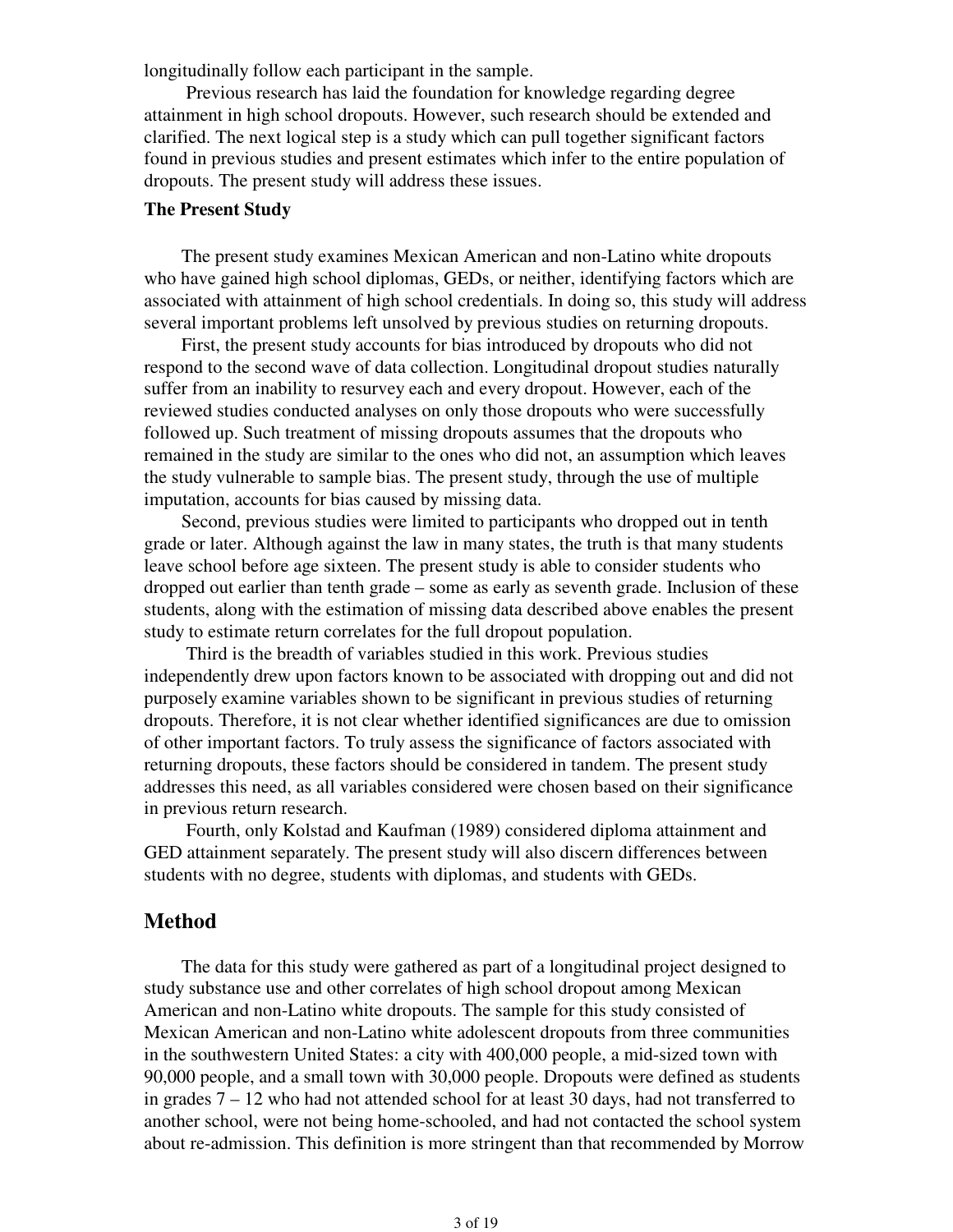(1986), whose standard definition of a dropout calls for a period of unexcused absence from school of two weeks or more. The adoption of a period of absence of one month or longer provides a sufficient period of time to ensure that youth are, in fact, high school dropouts.

 Potential participants were adolescents from dropout lists provided by school personnel in the aforementioned communities. Once they were identified and contacted, refusal rates were low  $(4 - 6\%)$ , so the resulting sample is a random sample from the population of dropouts from these three communities. Results from this study will be inferred to the population of Mexican American and non-Latino white dropouts in the United States. Although the sampling frame is limited geographically, previous results published from this data set have been comparable to other studies of high school dropouts (e.g., Chavez, Oetting & Swaim, 1994; Chavez, Deffenbacher, & Wayman, 1996). Therefore, inferring to this population from the present sample is appropriate.

#### **Measures**

 All survey items used in this study were embedded in a larger survey which took approximately one and a half hours to complete. Nearly all surveys were completed in English, with less than 1% completed in Spanish.

 *Dependent variable.* Graduation from high school, possession of a GED, or no degree attainment were based on self-report measures.

 *Demographic information.* Ethnicity was determined from school records and was double-checked by field workers with the participant. Gender and socio-economic status (SES) were based on self-reports from a demographic section of the initial survey. SES was a composite measure of the following items: education of mother, education of father (possible responses of  $6^{th} - 12^{th}$  grade, 1 – 4 years of college, or 5 or more years of college were coded as  $6 - 17$ ), "do your parents have good jobs" (possible responses "they do not work", "poor", "not too good", "good", or "very good"), "what is your parents' income" (possible responses were "very low", "low", "average", "high", or "very high") and "does your family have enough money to buy the things you want" (possible responses "almost never", "some of the time", "yes, most of the time", or "yes, all of the time"). Since these items were not uniform in range of possible answers, responses were standardized before being summed to create the composite. The

 *Independent variables.* Achievement test scores, age at dropout, grade at dropout, and grade point average were obtained from high school records. Achievement test scores were used as a proxy for ability (or "school capability"), which was measured by averaging mathematics, reading and vocabulary scores (Kaufman, 1988) for each participant. Data were collected on achievement tests administered at many times during the participant's school career, but due to inconsistent record keeping, students transferring from districts using different procedures, etc., neither the time frame nor the quantity of test scores was uniform across participants. Thus, the highest available mathematics, reading and vocabulary scores were used. This not only provided consistency, but reduced noise in the test scores as measures of school capability – few students would attain a test score which was a higher representation of their true capability.

Cronbach alpha reliability of this scale was .65.

 Whether the participant had or was expecting children was based on self- reports from the initial survey, as was teacher caring. To assess a participant's feeling of teacher caring, an item asking "how much did teachers care about you during this last year" was included on the survey, with possible responses of "not at all", "not much", "some", and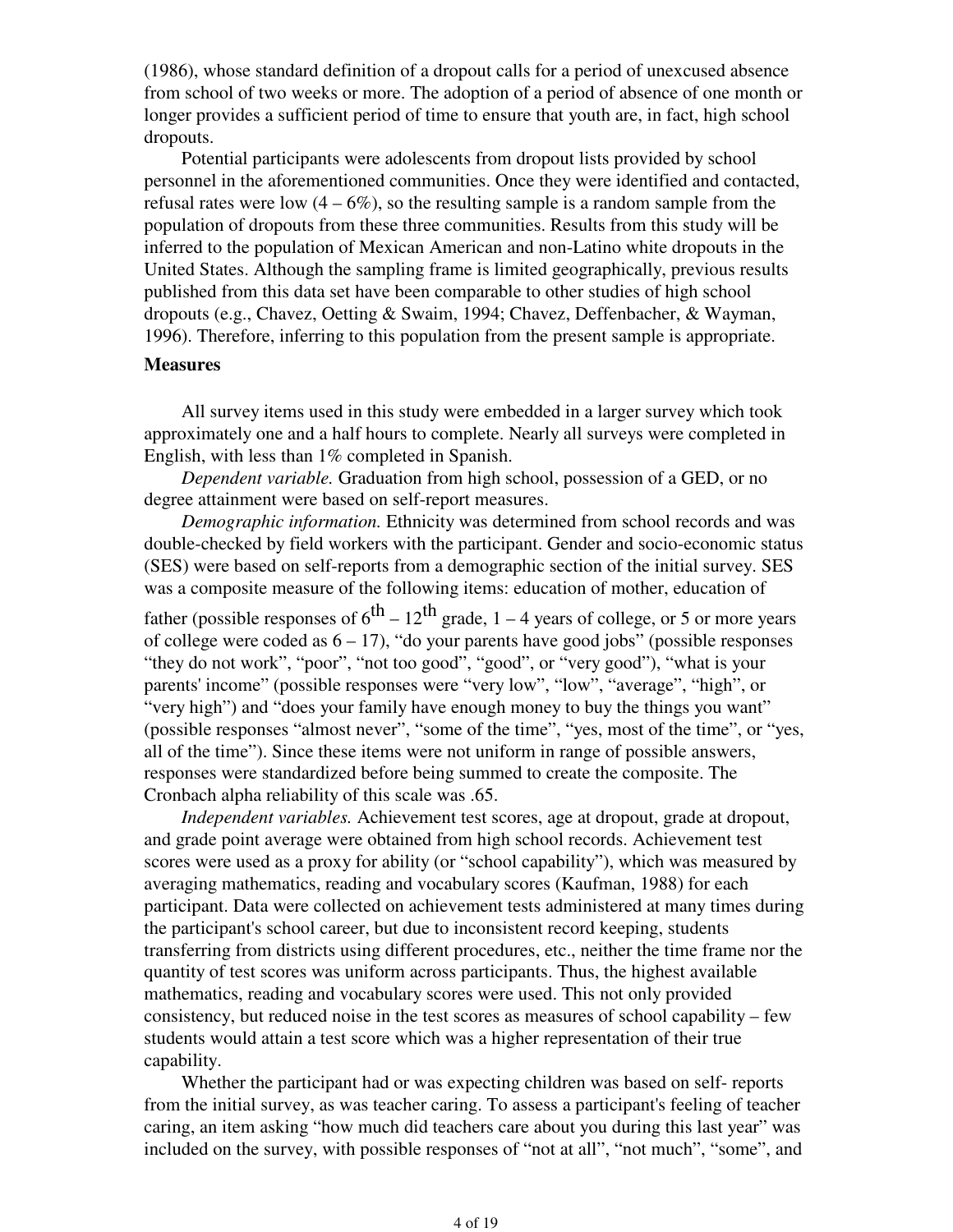"a lot". Marriage was not used in this analysis because only three of the participants reported being married at the time of dropout.

#### **Procedure**

 For the first wave of data collection, dropouts were chosen randomly from monthly lists of dropouts, provided by the school district. Field workers, employed by the district and fluent in English and Spanish, first contacted potential participants. After the project was described, potential participants were asked if they wished to be involved. If they expressed interest and were over 18, they completed consent forms. If they were under 18, parents were contacted, the project was fully explained, and written parental consent was obtained. Those who refused were replaced in the sampling frame by another randomly sampled dropout.

 Following informed consent, arrangements were then made for an individual administration of the survey. The survey was completed at school or at another public building such as a library, and participants were given as much time as needed to complete the survey. The survey administrator gave participants the survey, answered general questions and helped participants with reading problems, but did not see participant responses. When the survey was complete, the participant put it in a large envelope and sealed it personally. Based on the participant's choice, the survey was mailed to the research office either by the survey administrator or was taken immediately to a mailbox by the participant and survey administrator. These steps assured confidentiality; at no time was an unsealed, completed survey out of the participant's sight. Participants received \$25 for completion of the survey.

 Accuracy and reliability of data were assured as surveys were subjected to 40 checks for inconsistency or exaggeration (e.g., endorsing a fake drug, claiming daily use of three or four drugs). Only 2% of initial surveys failed either review and were not replaced.

 Four years after the first assessment, follow-up of dropouts 18 or older began, with an average time to completion of the follow-up survey of 4.29 years. Follow-up contact was first attempted through the address given at the first assessment. If this failed, staff contacted three people (e.g., parents, relatives, good friends) whom the participant indicated at the time of informed consent would always know where the participant lived. If these efforts failed, public records such as phone books, motor vehicle records, etc., were checked to locate an address. A total of 519 (49%) of the 1071 original participants were successfully followed up. Once the individual was contacted and gave his/her consent, survey administration was parallel to the first administration.

#### **Data Analysis**

 *Multiple imputation.* Missing data presented a potential problem in this project, since not all participants had responded to the second wave of data collection. Typically, data such as these are analyzed by using only the cases with fully completed responses in both waves on all relevant variables, discarding incomplete responses. Treating the data in this fashion not only results in a reduction of sample size, but more importantly, implicitly assumes the group of participants who answered all questions to be similar to the group who did not. Should this assumption not hold true, sample bias results. Specific to the present work, analyzing only participants who were followed up presumes these dropouts to have similar characteristics to the dropouts who were not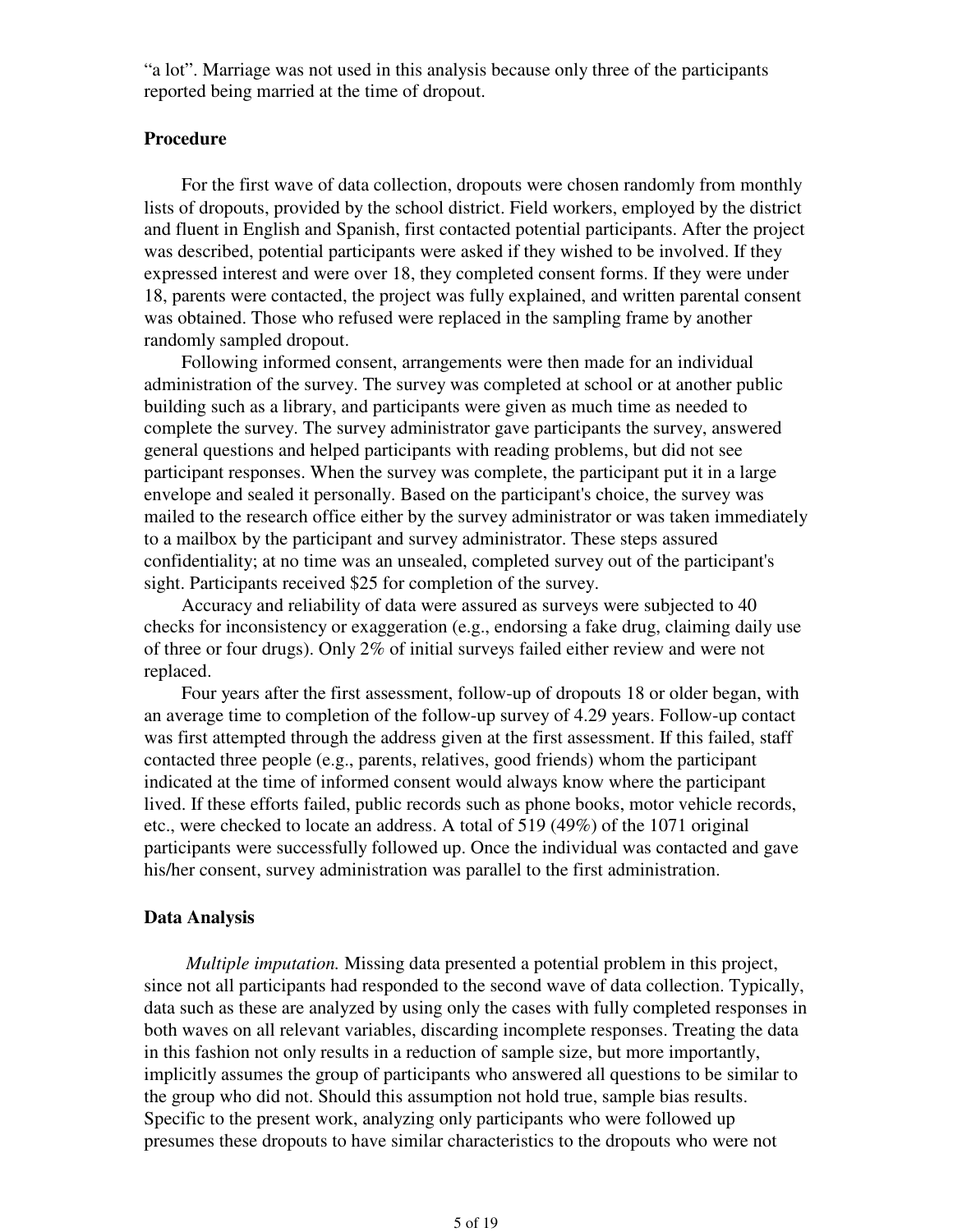successfully located or who refused to participate. Further, inclusion of only those participants who answered all items would result in a substantially reduced sample size. To address issues of bias and power, multiple imputation was used to account for the missing data in this study (Rubin, 1987; Schafer, 1997). Multiple imputation has been shown to be an appropriate and robust method for estimating missing data in social science settings (Graham, Hofer, Donaldson, MacKinnon, & Schafer, 1997).

 In multiple imputation, missing values for any variable are predicted using existing values from other variables. The predicted values, called "imputes", are substituted for the missing values, resulting in a full data set called an "imputed data set". This process is performed multiple times; results from the imputed data sets are combined for the analysis.

 Multiple imputation accounts for missing data by restoring not only the natural variability in the missing data, but also by incorporating the uncertainty caused by estimating missing data. Maintaining the original variability of the missing data is done by creating values which are modeled as a function of variables correlated with the missing data and with the causes of "missingness." Random errors from a normal distribution are added to these predicted values to produce the imputed values. Imputed values produced from an imputation model are not intended to be "guesses" as to what a particular missing value might be; rather, this modeling is intended to create an imputed data set which maintains the overall variability in the population while preserving relationships with other variables.

 To incorporate the uncertainty associated with estimating missing data, *K* multiple models are drawn from the distribution of plausible models for the population. These models are used to produce *K* imputed data sets. Parameter estimates are then obtained by combining these *K* imputed data sets.

The parameter of interest in the current study is the log odds, denoted by  $\theta$  in the formulas below. Parameter estimates are computed by averaging the point estimates,  $\hat{\theta}_{\mu}$ , obtained from the imputed data sets thusly:

$$
\overline{\theta} = \sum \hat{\theta}_{\mathbf{k}} / \mathbf{K}
$$

.

The total variance of  $\overline{\theta}$  is given by the formula

$$
T = W' + (1 + K^{-1})B,
$$

where  $W' = \frac{\sum W_i / K}{\sum W_i}$ , the average of the *K* imputed variances, and  $B = \sum_{n=1}^{\infty} (\hat{\theta} - \bar{\theta})^2 / (K - 1)$ , the between-imputation variance of the estimates of  $\theta$ .

Thus, the total variance of  $\overline{\theta}$  is made up of a within-imputation component, *W'*, which estimates the natural variability in the data, and a between-imputation component, *B*, which estimates uncertainty caused by estimating missing data (Rubin, 1987). Confidence intervals (95%) for  $\theta$  are given by the usual formula,

$$
\overline{\theta} \pm t_{.025, df}(T)
$$

with confidence intervals for odds ratios obtained by exponentiating the bounds of the confidence intervals for theta. Degrees of freedom for t-statistics are given by the formula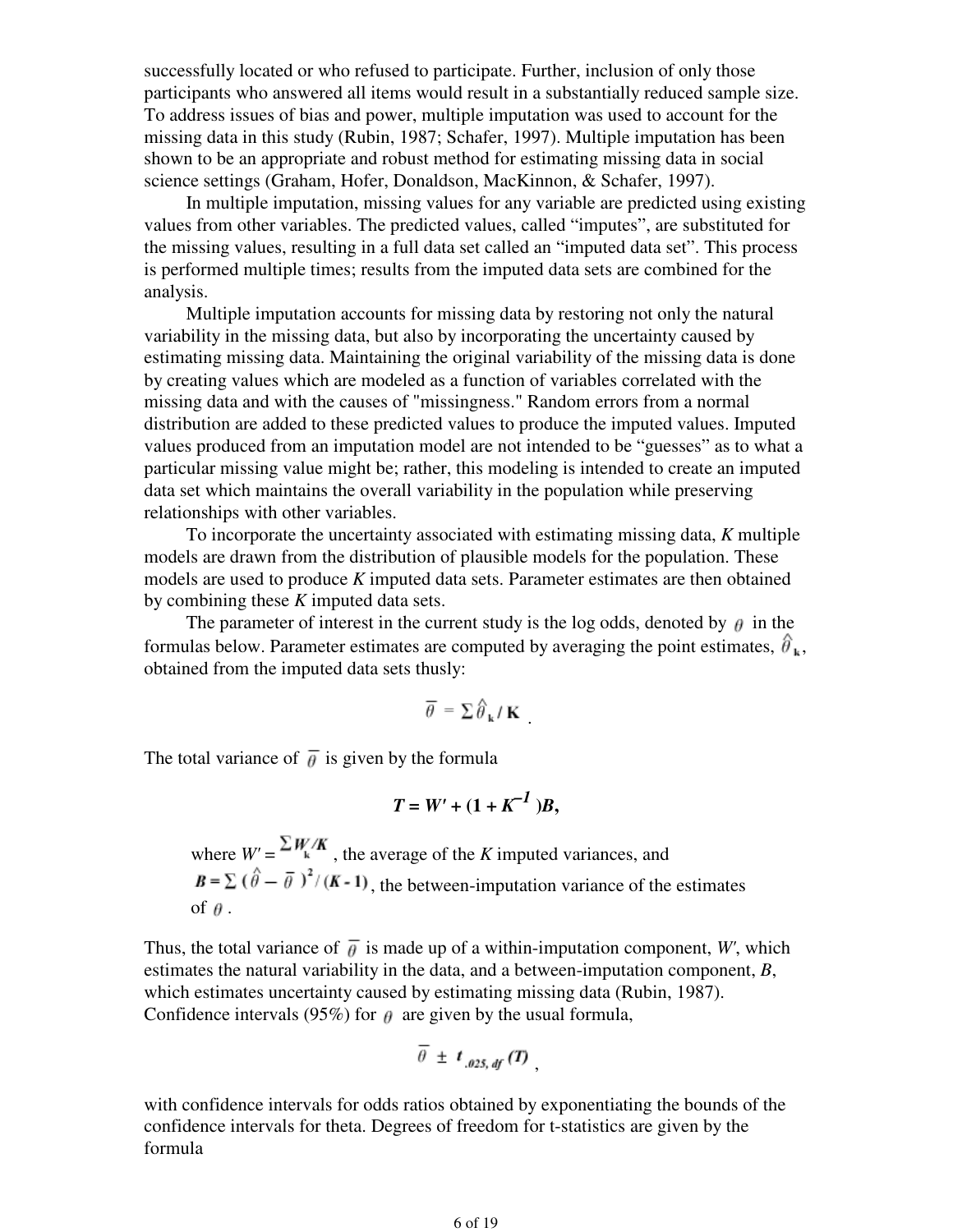$$
df = (K-1)[1 + KW'(K+1)^{-1}B^{-1}]^{2}
$$

Multiple imputation and combination of parameter estimates was performed using the NORM for Windows software package (Schafer, 1999).

 Multiple imputation is an appropriate method for treating missing data if correlates of the dependent variable are considered and if the causes of the missing data are measured and available for analysis. To this end, it is important the imputation model is carefully chosen, ensuring that biases introduced by "missingness" are eliminated. The variables which were included in the logistic regression models were necessarily included in the imputation modeling. Also utilized were items correlated with "missingness": location (city or mid-sized community), substance involvement, whether the participant had ever been suspended from school, whether the participant moved into the district from another district, current living arrangements, and whether the participant's family rented or owned their house.

 *Logistic regression modeling.* The research questions in the present study were answered through logistic regression analysis, defining two separate dichotomies as dependent variables – degree/no degree, and diploma/GED. Thus, one set of logistic regression models was estimated to ascertain factors which significantly predict attainment of a high school education (either a diploma or GED) or attainment of nothing. Then, the sample was restricted to participants who have attained a high school education, and models were estimated which distinguish between possession of a diploma versus possession of a GED.

 Model selection was performed using a hierarchical backward selection process. In each model, all main effects were examined, along with two-way interactions involving ethnicity, gender and SES (Other interactions were too numerous to examine in one analysis, and no theoretical base was available to justify inclusion or exclusion of particular interactions. The demographic variables ethnicity, gender and SES are the most commonly included variables in return research and are therefore the most pertinent to include in interactions). From this "full" model, interactions were examined separately for significance at the .05 level, using the Wald statistic. The interaction with the smallest Wald statistic was eliminated from the model, then the model was reestimated with the remaining main effects and interactions. This process was repeated until only main effects and significant interactions remained, if any interactions were significant. If interactions were significant, the main effects supporting these interactions were necessarily retained in the model. The process then was performed similarly for main effects not involved in significant interactions. This process was repeated until the remaining model consisted only of significant factors. These factors were then retained as the most parsimonious set of factors which described the outcome.

 For each model, slope estimates (ß's) and standard deviations of slope estimates were obtained by performing a separate logistic regression analysis on each imputed data set. These slope estimates and standard errors were then combined as described in "Multiple imputation" above, producing one set of slope estimates and standard deviations, similar in appearance to what would result from a logistic regression analysis which did not use multiple imputation. Wald statistics were computed and significance was assessed using these combined estimates.

# **Results**

#### **Sample Demographics**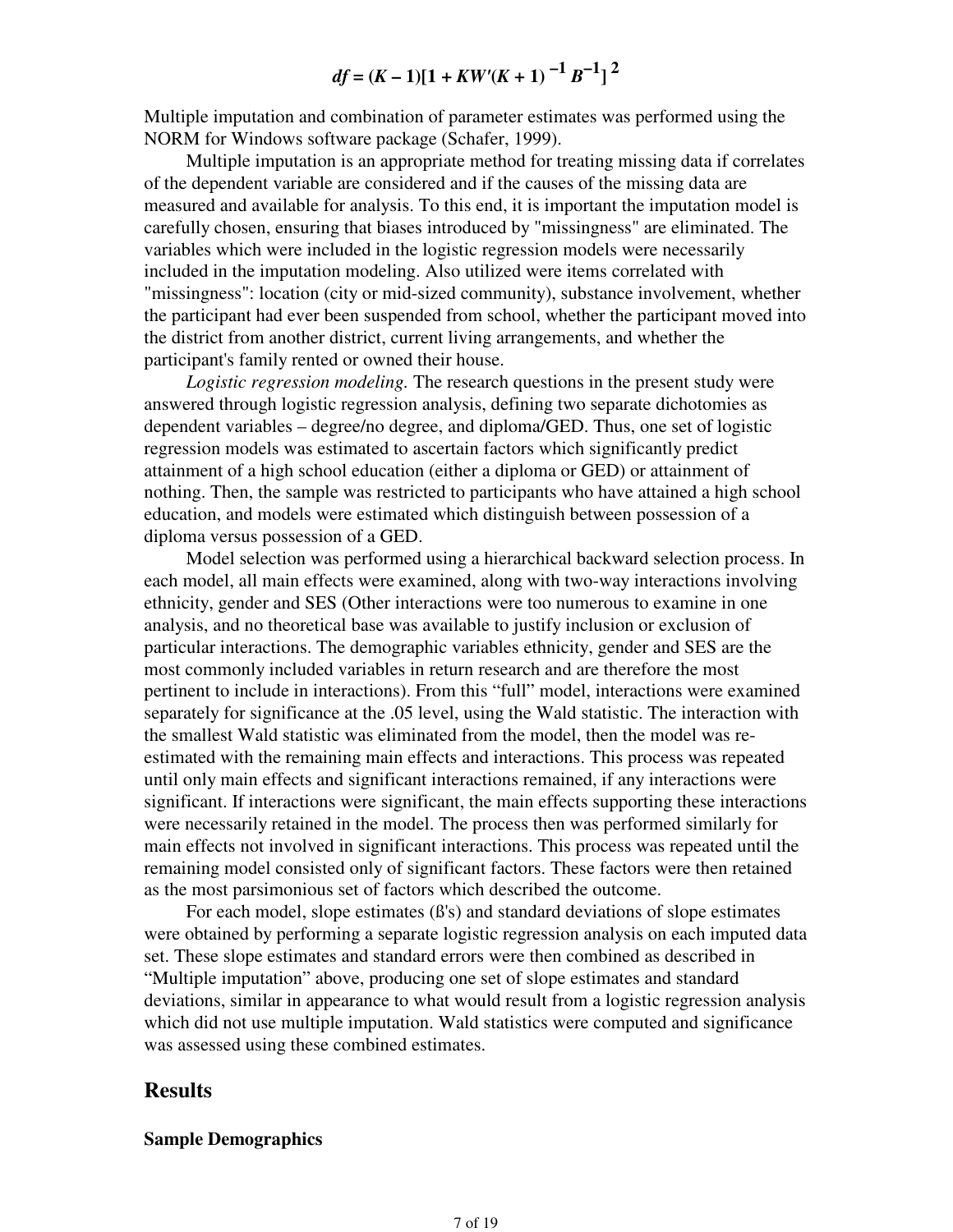Participants were 1,071 adolescents who quit high school at some point during their schooling. Because of budget constraints, the small town was eliminated from the follow- up sample. Of these participants, 204 (19%) were non-Latino white males, 163 (15%) were non-Latino white females, 400 (37%) were Mexican American males, and 304 (28%) were Mexican American females. The urban location contributed 795 (74%) participants, while 276 (26%) were from the mid- sized location. The age at dropout of these participants ranged from 13 to 21, with 6 participants (1%) having dropped out in  $7<sup>th</sup>$  grade, 24 (2%) in 8<sup>th</sup> grade, 251 (23%) in 9<sup>th</sup> grade, 314 (29%) in 10<sup>th</sup> grade, 299 (28%) in 11<sup>th</sup> grade, and 177 (17%) in 12<sup>th</sup> grade. Note that a full 26% of the participants in the present study dropped out at  $9^{th}$  grade or earlier, a group previously not included in studies of returning dropouts.

 Follow-up surveys were completed by 519 (49%) of the participants. Of these, 508  $(47\%)$  responded to the items regarding high school completion. There were 217 (43%) with no high school credentials, 175 (34 %) with GED certificates, and 116 (23%) with a high school diploma. Table 1 gives breakdowns of degree attainment for ethnicity and gender.

|                         | <b>No Degree</b> | <b>GED</b>  | <b>Diploma</b> |  |  |
|-------------------------|------------------|-------------|----------------|--|--|
| <b>Male</b>             | 114 (43%)        | 97 (36%)    | 56 (21%)       |  |  |
| <b>Female</b>           | 103(43%)         | 78 (32%)    | 60(25%)        |  |  |
| <b>Non-Latino White</b> | 55 (34%)         | 34 $(42\%)$ | 39 (24%)       |  |  |
| <b>Mexican American</b> | 162(47%)         | 107(31%)    | 77(22%)        |  |  |

| Table 1                                                           |  |
|-------------------------------------------------------------------|--|
| <b>Description of Degree Attainment, for Ethnicity and Gender</b> |  |

 Table 2 gives means and standard deviations for the other variables considered in this study. The categorical variable (children) is included with a percent response to one category. The last column of Table 2 gives the percent of missing data for each independent variable considered in the present study. Possession of high school credentials was the only variable from the second wave of data utilized in this study. Accordingly, this variable has the greatest proportion of missing values. The variable measuring teacher caring was not included in the final two years of data collection, so it also has a high percentage of missing responses. Because of incomplete records, achievement tests were not always available for these students, resulting in the high percentage of missing data for this variable. Finally, since the socio-economic status measure included questions about both parents, many students who did not have two parents left blank the item inquiring about the absent parent. Multiple imputation was used to account for missing data in these and other variables.

# **Table 2 Description of Independent Variables**

**Continuous Variables**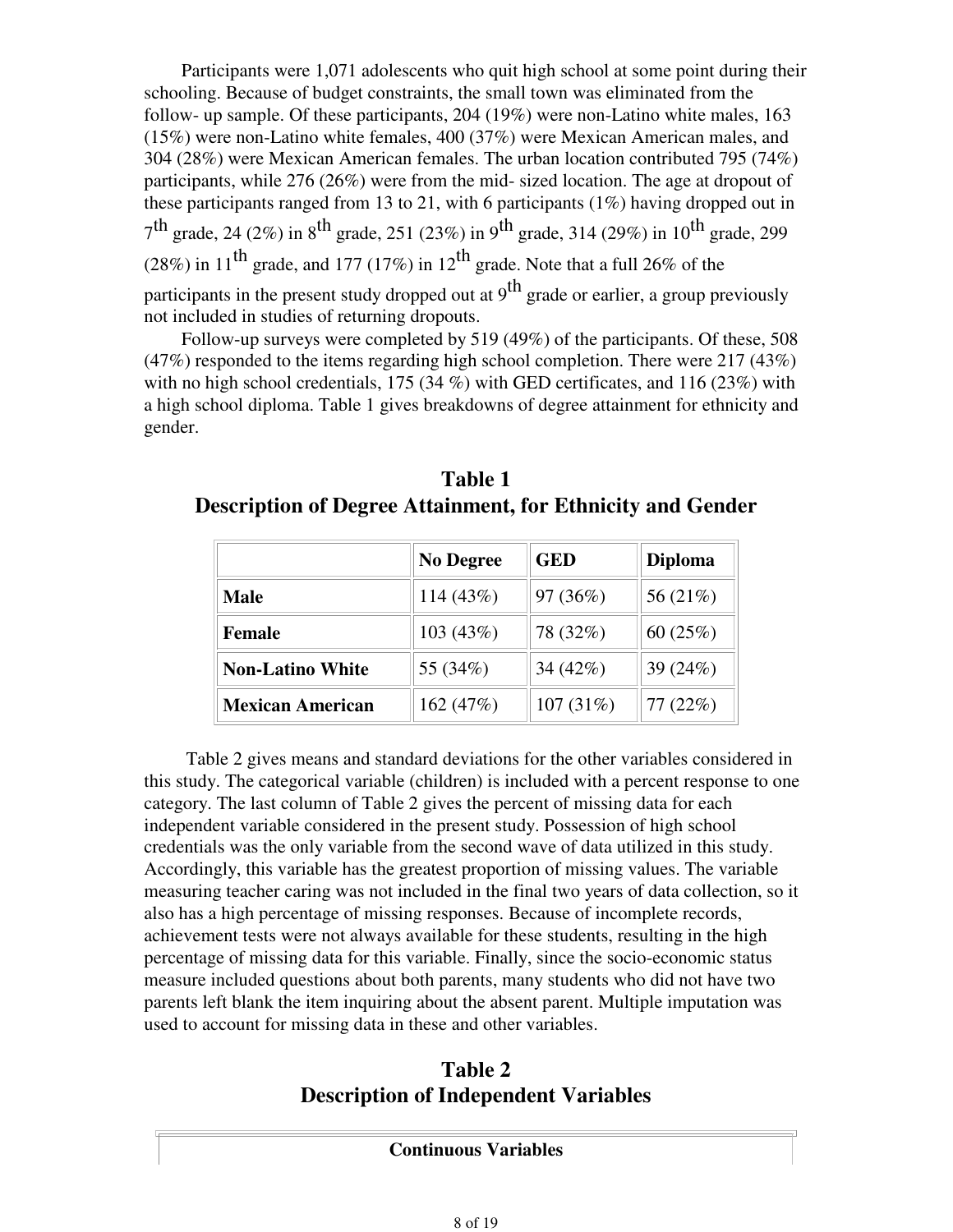Table 3 gives means or percentages for each variable used in the logistic regression models, broken down by respondents and non-respondents (participants with and without follow-up data). Using statistical significance as a guide (alpha = 10), Mexican American participants and female participants were overrepresented in the follow-up sample. Mexican American participants comprised 68.6% of the respondents, as opposed to 63.0% of the nonrespondents, and 47.0% of the respondents were female, as opposed to 40.4% of the nonrespondents. Respondents scored slightly higher on achievement tests and were slightly younger.

| <b>Factor</b>                 | <b>Respondent</b> | Non-respondent  | p    |
|-------------------------------|-------------------|-----------------|------|
| Ethnicity                     | 68.6% MA          | 63.0% MA        | 0.03 |
| Gender                        | $47.0\%$ female   | $40.4\%$ female | 0.06 |
| <b>SES</b>                    | 0.04              | 0.07            | 0.48 |
| Test scores                   | 55.84             | 52.35           | 0.03 |
| Age at dropout                | 16.54             | 16.67           | 0.09 |
| Grade at dropout              | 10.30             | 10.32           | 0.79 |
| <b>GPA</b>                    | 1.23              | 1.20            | 0.54 |
| Have or expecting<br>children | $18.2\%$ yes      | $17.1\%$ yes    | 0.64 |
| Teacher caring                | 2.70              | 2.73            | 0.69 |

| Table 3                                                   |
|-----------------------------------------------------------|
| Means and Percentages, by Respondents and Non-respondents |

### **Distribution of Degree Attainment**

 Combining estimates of degree attainment across the twenty imputed data sets estimated that 40.8% of high school dropouts had no degree, 35.0% had a GED certificate, and 24.2% had a high school diploma.

## **Final Logistic Regression Models**

 Since the variables of interest were dichotomous (degree/no and diploma/GED), logistic regression was an appropriate analysis. For each logistic regression analysis in this section, predicted odds ratios are presented, and each estimate of an odds ratio is accompanied by a 95% confidence interval.

 All estimates were obtained using multiple imputation (see Method). Typically, no more than ten data sets are needed for multiple imputation. However, preliminary examination of results using 10 imputed data sets indicated a greater amount of imputed data was needed to ensure stability of the estimates and to guarantee that variability due to imputation would be properly estimated. This is analogous to the practice of drawing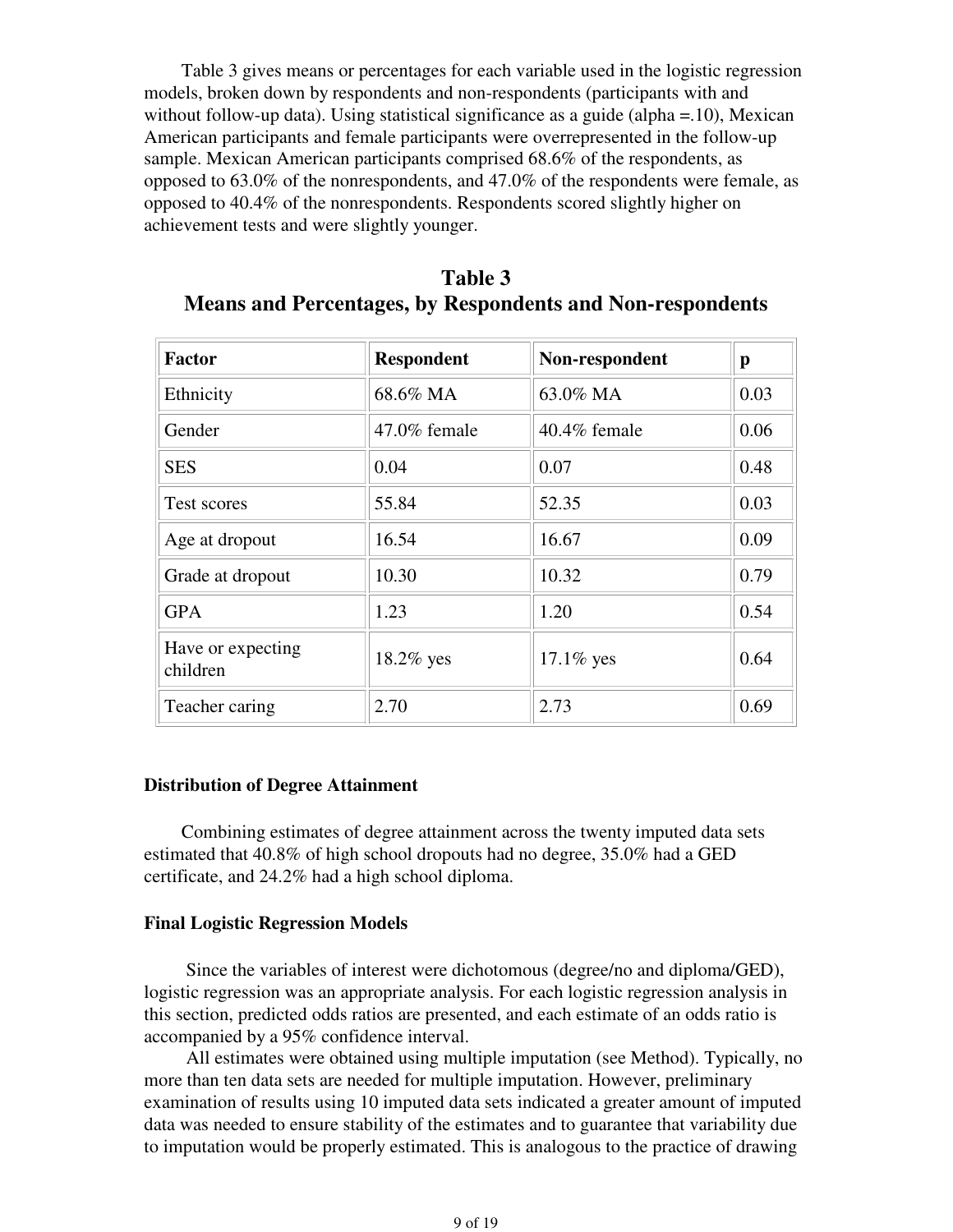a large sample to ensure that results will properly infer to the population. Therefore, 20 imputed data sets were used.

 Tables 4 and 5 give the estimated odds ratios with 95% confidence intervals for significant factors in each model. Estimates of odds ratios are given in terms of the increase in odds for one unit change of the independent variable.

 *Degree vs. no degree.* As described in Table 4, socio-economic status, test scores and age at dropout were the only variables shown to be significantly related to returning for a degree. Socio-economic status was positively associated with degree attainment, with a one point increase on the SES scale associated with an increase in the odds of returning of 1.34. A participant's test scores were positively related to degree attainment. A one point increase in average test score increased the odds of gaining a high school degree by a factor of 1.02, while a 10 point increase in test scores increased the odds of

gaining a high school degree by a factor of 1.21 (1.21 =  $1.02^{10}$ ). Participants who dropped out as older adolescents were more likely to gain some form of high school credentials. For every year of age, the odds a participant would return for a degree was increased by 1.28. Thus, a participant who dropped out at age 18 was 2.12 times more

likely to get a degree than a participant who dropped out at age 15 (2.12 = 1.28<sup>3</sup>).

# **Table 4 Final Model Describing Degree Attainment: Variables From Previous Dropout Literature**

| Factor         | <b>Odds Ratio</b> | 95% Conf. Interval<br>(Lower Bound,<br><b>Upper Bound</b> ) | ß       | se(B) | t       | df  | p     |
|----------------|-------------------|-------------------------------------------------------------|---------|-------|---------|-----|-------|
| <b>SES</b>     | 1.34              | 1.01, 1.79                                                  | 0.29    | 0.145 | 2.03    | 91  | 0.045 |
| Test scores    | 1.02              | 1.01, 1.03                                                  | 0.02    | 0.005 | 4.07    | 50  | 0.000 |
| Age at dropout | 1.28              | 1.12, 1.47                                                  | 0.25    | 0.069 | 3.57    | 117 | 0.001 |
| Intercept      | 0.01              | 0.00, 0.10                                                  | $-4.68$ | 1.199 | $-3.90$ | 104 | 0.000 |

*Note.* Dependent variable is degree/no degree.

 *High school diploma vs. GED.* As described in Table 5, socio- economic status, test scores, children and grade at dropout significantly predicted the choice between a diploma or GED. Socio-economic status was positively associated with GED attainment. A one-point increase in the SES score was associated with an increase of 1.47 in the odds of GED attainment (an increase of .68 in the odds of diploma attainment). Higher test scores were also associated with GED attainment. Similar to the previous model, a one point increase in test scores was associated with an increase in the odds of GED attainment by a factor of 1.02, (an increase of .98 in the odds of diploma attainment) while a 10-point increase raised these odds by a factor of about 1.21. Having or expecting a child at the time of dropout was also associated with GED attainment. Degree holders having or expecting children were 1.92 times as likely to have a GED than a diploma (.52) times as likely to have a diploma than a GED). The amount of school a participant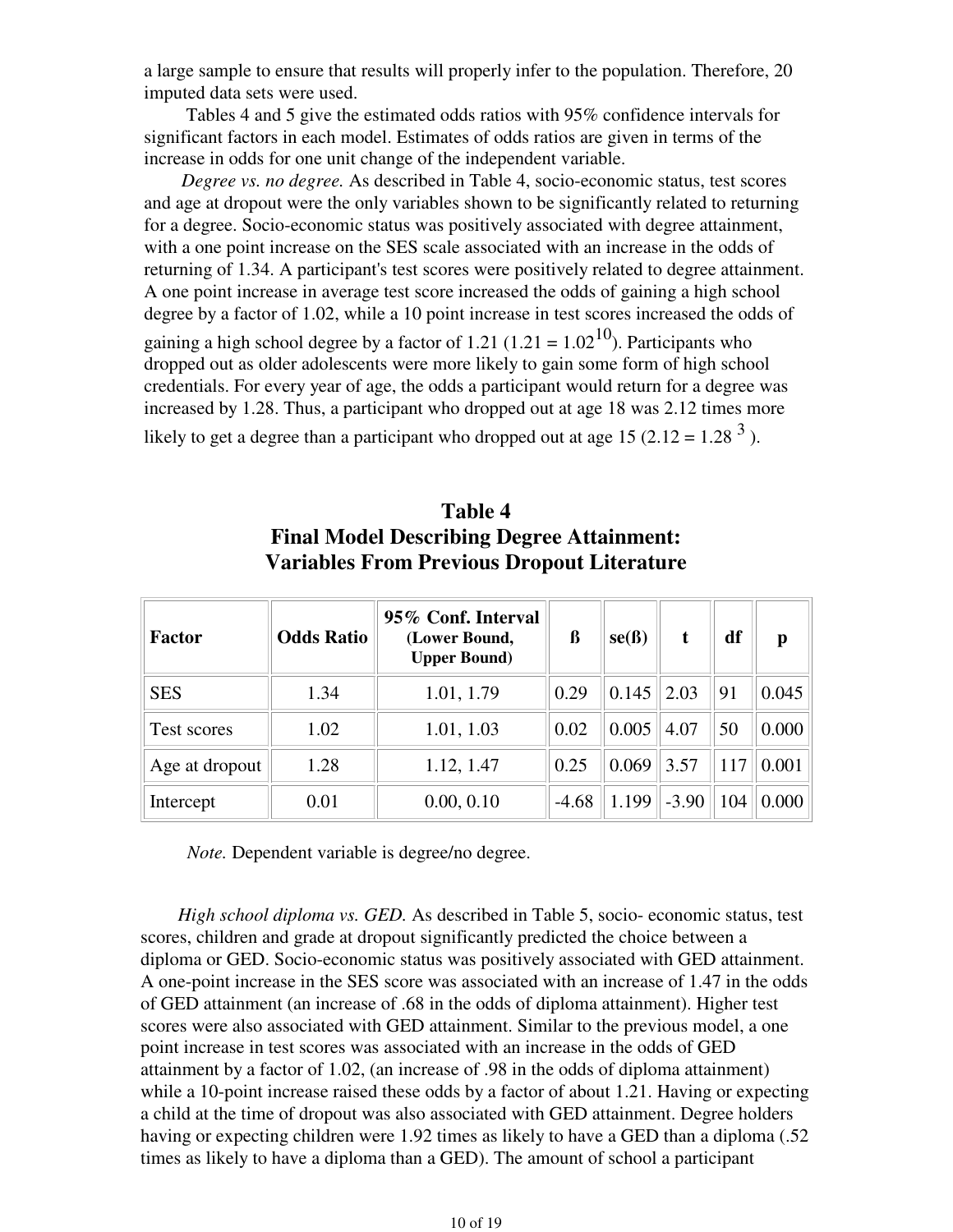completed was a strong predictor of the type of degree held. A participant was approximately twice as likely to have a diploma for each increase in grade at dropout. To illustrate, someone who dropped out in  $11^{th}$  grade was estimated to be 7.46 times more likely to have a diploma than someone who dropped out in  $8<sup>th</sup>$  grade.

| <b>Factor</b>       | <b>Odds</b><br><b>Ratio</b> | 95% Conf.<br><b>Interval</b><br>(Lower Bound,<br><b>Upper Bound)</b> | ß       | se(B) | t       | df  | $\mathbf{p}$ |
|---------------------|-----------------------------|----------------------------------------------------------------------|---------|-------|---------|-----|--------------|
| <b>SES</b>          | 0.68                        | 0.47, 0.99                                                           | $-0.38$ | 0.188 | $-2.01$ | 93  | 0.047        |
| Test scores         | 0.98                        | 0.97, 0.99                                                           | $-0.02$ | 0.006 | $-3.11$ | 68  | 0.003        |
| Grade at<br>dropout | 1.95                        | 1.52, 2.51                                                           | 0.67    | 0.126 | 5.31    | 79  | 0.000        |
| Children            | 0.52                        | 0.28, 0.95                                                           | $-0.65$ | 0.305 | $-2.14$ | 111 | 0.035        |
| Intercept           | 0.00                        | 0.00, 0.03                                                           | $-6.26$ | 1.296 | $-4.83$ | 79  | 0.000        |

# **Table 5 Final Model Describing Choice of Degree: Variables From Previous Dropout Literature**

*Note.* Dependent variable is diploma/GED. *Note.* Children is Y/N.

# **Discussion**

 The present study extended and clarified previous work regarding degree attainment in high school dropouts. Previous studies had provided information on

returning dropouts, but had been unable to include students who dropped out before  $10^{th}$ grade and students who were unavailable for subsequent followup. The present study was able to estimate relationships within the entire dropout population by including

students who dropped out before  $10^{th}$  grade, and by using multiple imputation to estimate effects of students not included in followup data collection. Also, although previous studies had identified factors significantly associated with returning, each study contained omissions of factors deemed important by other studies. The present study was able to consider a broader view of the dropout's situation by collecting factors found significant in other studies, thus answering questions regarding the significance of these factors in the presence of other important factors. Finally, the present study compared dropouts without degrees to those with either a diploma or GED, performed in return studies only by Kolstad and Kaufman (1989).

 Two separate logistic regression models were estimated, one discerning between dropouts with some sort of degree and those with no degree, the other discerning between dropouts with diplomas and those with GEDs. Results indicated that dropouts of higher socio-economic status, higher achievement test scores and greater age at dropout were more likely to attain some sort of degree. Analyses further showed that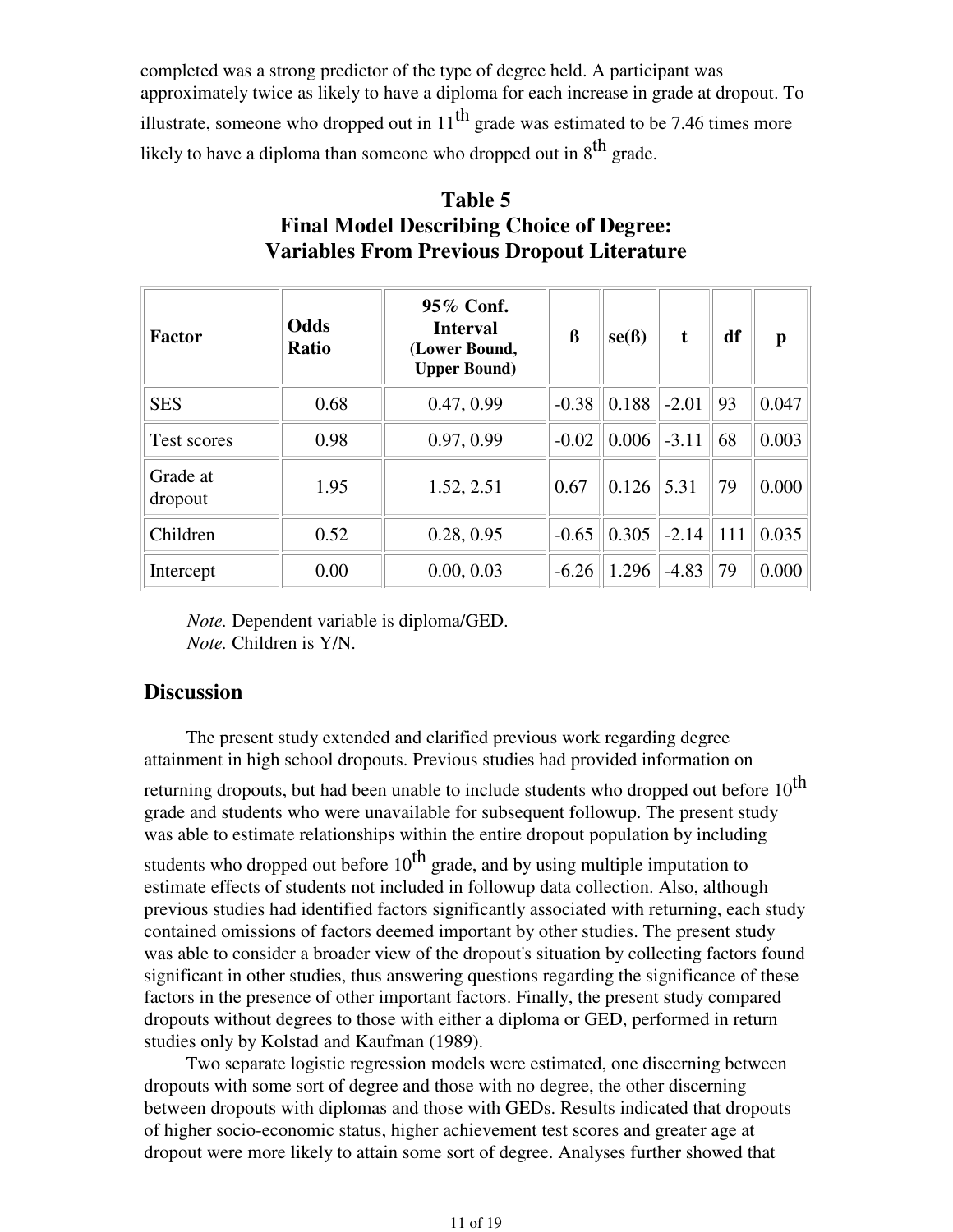dropouts of higher socio-economic status, with higher test scores, and who dropped out having or expecting children were more likely to have GED certificates than high school diplomas, while those who dropped out in later grades were more likely to have diplomas than GEDs. Commonly identified factors such as ethnicity and gender were not significantly associated with either dependent measure.

## **How Many Gain Degrees?**

 One of the most striking findings of the present study is perhaps the simplest, that an estimated 59.2% of the high school dropouts from this study have returned to gain either a high school diploma or GED certificate. This result supports the assertions of previous studies that dropping out does not represent the end of a student's education. Further, it gives evidence of an increasing trend in degree attainment over the last ten years, as the estimate is 15.2% higher than the 44% estimate given by Kolstad and Kaufman (1989). The difference is even more noteworthy when one considers that the present study includes participants who dropped out between seventh and twelfth grades, while the Kolstad and Kaufman study only included participants who dropped out in the tenth through twelfth grades. Grade has been shown in both studies to be positively associated with degree attainment, so the Kolstad and Kaufman estimates should be biased upward.

 Also important to note from this finding is the role played by multiple imputation in reducing the bias introduced by participants who did not respond to the second wave of data collection. It has been commonly assumed (e.g., Kolstad, 1988) that dropouts who did not respond to subsequent waves of longitudinal data were "hard core" dropouts who were less likely to hold high school credentials. Such assumptions are admittedly conjecture, since degree estimates for this population were unavailable. The present study, however, estimated that dropouts who do not participate in subsequent data collection actually are slightly more likely to have some form of high school credential. Degrees were held by 57.2% of the participants who participated in the follow-up wave; estimates using multiple imputation indicated that 59.2% of the total sample holds high school credentials.

#### **Degree vs. no degree**

 The results from this study indicate that generally, dropouts who gain some form of high school degree are of higher socio-economic status (SES), possess higher school capability (as measured by test scores), and are older when they drop out. The age and capability findings are consistent with previous literature and the fact that the present study proves these findings while accounting for earlier dropouts, participant nonresponse, and a wider breadth of factors suggests that these factors are robust. The SES finding clarifies some confusion in previous literature as to the significance of this factor. These findings stress the importance of targeting students of low SES and low capability, in addition to continued emphasis on early dropout prevention.

 Possibly the greatest contribution of the model describing degree attainment is in the clarification of factors which are not significantly associated with returning for a degree. For instance, previous research had identified interactions involving ethnicity and SES, test scores and SES, gender and ethnicity, and gender and grade at dropout, but these interactions were not presented controlling for other important variables (Kolstad and Kaufman (1989); Kolstad and Owings (1986)). Results from the present study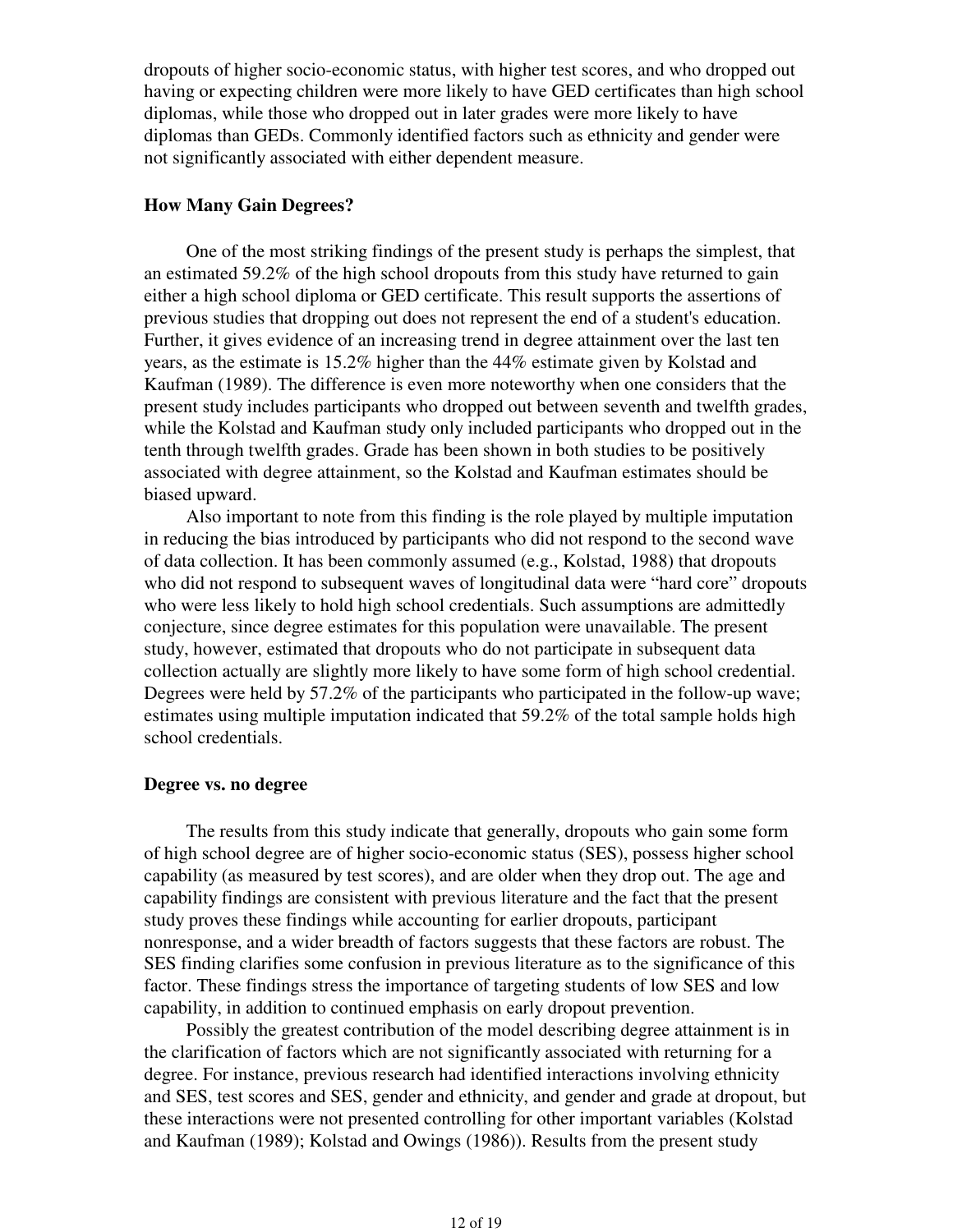indicate that although significantly associated with degree attainment, grade at dropout and SES operate independently of other factors. Further, ethnicity and gender are not significant at all when controlling for other factors.

 The fact that ethnicity was not found to be significant in these models should not be construed as a statement that ethnicity is unrelated to degree attainment. The univariate relationship between degree attainment and ethnicity indicated that non-Latino white dropouts are 1.73 times more likely to return to earn some form of high school degree (95% CI: 1.23, 2.43). However, the multivariate model indicated that SES, achievement test scores and age at dropout sufficiently explain the ethnic differences involved in the univariate effect. Further inspection of these results reveals that Mexican American dropouts display more risk in these factors than do non-Latino white dropouts. The test scores of Mexican American dropouts were on average 15.56 percentile points less than non-Latino white dropouts (95% CI: 12.08, 19.03), Mexican American dropouts were 2 months younger than non-Latino white dropouts (95% CI: .08, 3.85), and Mexican American dropouts averaged .56 of a standard deviation less on the SES scale than non-Latino white dropouts (95% CI: .48, .64). That these factors account for the univariate effect helps clarify some contradictory findings from previous literature on returning dropouts – if a study includes sufficient covariates, ethnic effects should be rendered insignificant.

## **Diploma vs. GED**

 Dropouts who chose a GED over a high school diploma were typically of higher socio-economic status (SES), possessed greater levels of school capability and were more likely to have children. Dropouts who chose to get a diploma rather than a GED typically dropped out at a later grade.

 The grade in which a student drops out of high school is a strong predictor of which degree (s)he will attain. This is not unexpected – for a student who dropped out early in her/his high school career, finishing a high school diploma takes more time and effort than would attaining a GED. The magnitude of the grade/attainment relationship is large, more so than found by Kolstad and Kaufman (1989). This is likely due to the inclusion of younger dropouts in the present study.

 Students of higher SES and of higher school capability were more likely to get a GED than a high school diploma. These results suggest that many students have the resources and capability needed to complete high school, but for some reason, school does not provide them with the fit they are looking for. It is possible that these students have specific aims in dropping out – given their higher social standing and ability, these students may have access to better jobs, schooling or training that require quick attainment of a high school credential. Or, these students may not have a specific goal in mind, but feel they have the ability to succeed at something, and that school does not afford them the environment to succeed as they want to. Also, it is possible these students dropped out with no future plans, then as they decided to return, they had better access to GED programs, GED information, etc., and just saw a GED as a quicker and easier way to get a degree.

 Kolstad and Kaufman (1989) showed that participants who were parents were more likely to return for some kind of degree, while Kolstad (1988) showed these students more likely to stay out of school. Results from the present study indicate that children don't affect overall degree attainment, but for those students who did attain a degree, those who had or were expecting children at the time of dropout were more likely to get a GED than a diploma. This is a reasonable finding, as many of these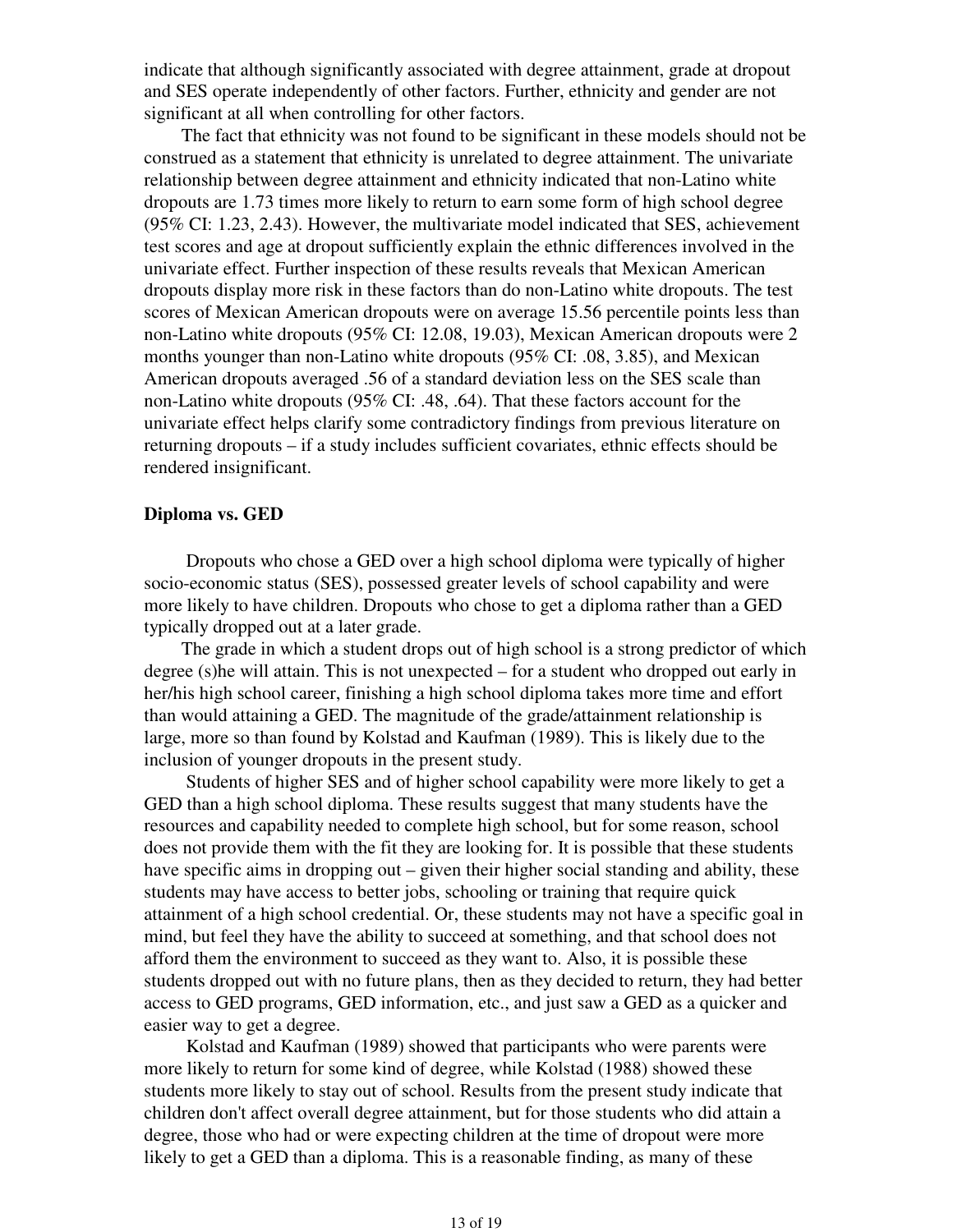students would not be able to put forth the time required to finish a high school diploma. Also interesting is that there is no interaction with this factor and gender, indicating that the effect is the same for males as it is for females. Many studies (e.g., Rumberger, 1983; Wehlage & Rutter, 1986) suggest that females are more likely to drop out for child-related reasons. However, the return process is not that way.

## **Implications**

 The results and conclusions presented here have implications for education, and more specifically, dropout prevention and retrieval. Because of the breadth of factors considered, and the consideration of dropouts previously left out, this study has been able to clarify questions arising from previous research. In doing so, the present study has identified a group of factors which together appear to be most proximal in effecting degree attainment.

 This study has joined previous research in affirming that dropping out is not the end of a student's education. Degree attainment in dropouts is a common occurrence, and results from the present study suggest it is more common now than ever. Despite these findings, the research devoted to dropping out of high school continues to weigh heavily toward studying causes and correlates of dropping out. It is imperative that research institutions and school systems greatly increase efforts to help dropouts return for degrees if in fact, they do drop out. In some schools, this may be an untapped resource in the fight to reduce dropout rates.

 The simplicity of the final models should be helpful for practitioners. Based on factors considered here, degree attainment, whether by way of diploma or GED, can be explained in terms of a few important factors. Further, the decision to return for a degree operates similarly regardless of gender or ethnicity (Mexican American or non- Latino white). Therefore, the models estimated here suggest that dropout retrieval programs (and some facets of dropout prevention programs) can possibly be simplified, streamlined, and ultimately, less expensive.

 Important for practitioners also is the finding that of dropouts who return for degrees, GED-holders on average have higher school capability. As described above, the reasons why these factors are significant are not evident. It is clear that these students have capability to do school work, and seemingly, school is not a good fit for them. However, it seems that these students are walking a dangerous line in opting for a GED instead of a diploma, since attainment of a high school diploma is associated with more labor and economic success than is attainment of a GED certificate (Cameron & Heckman, 1993; Passmore, 1987). This is not to say that for all students, a high school degree is a better choice than a GED, but research suggests that a high school degree is better for most students unless there is a demonstrated situation where the GED would be better. Therefore, schools should persevere to provide opportunities which could channel these students toward diploma attainment, an endeavor which will likely be more positive for the student in the long run.

 Although there are positives associated with the simplicity of these models, the specific factors identified are also discouraging for practitioners attempting to change the life trajectories of these dropouts. Starkly obvious from the models presented here is the fact that degree attainment in dropouts is a function of factors in a student's life which are very difficult for schools to change. Despite the fact that this study has clarified many issues regarding returning dropouts, it is now clear that different frameworks should be explored in order to identify factors which are more easily changed by practitioners.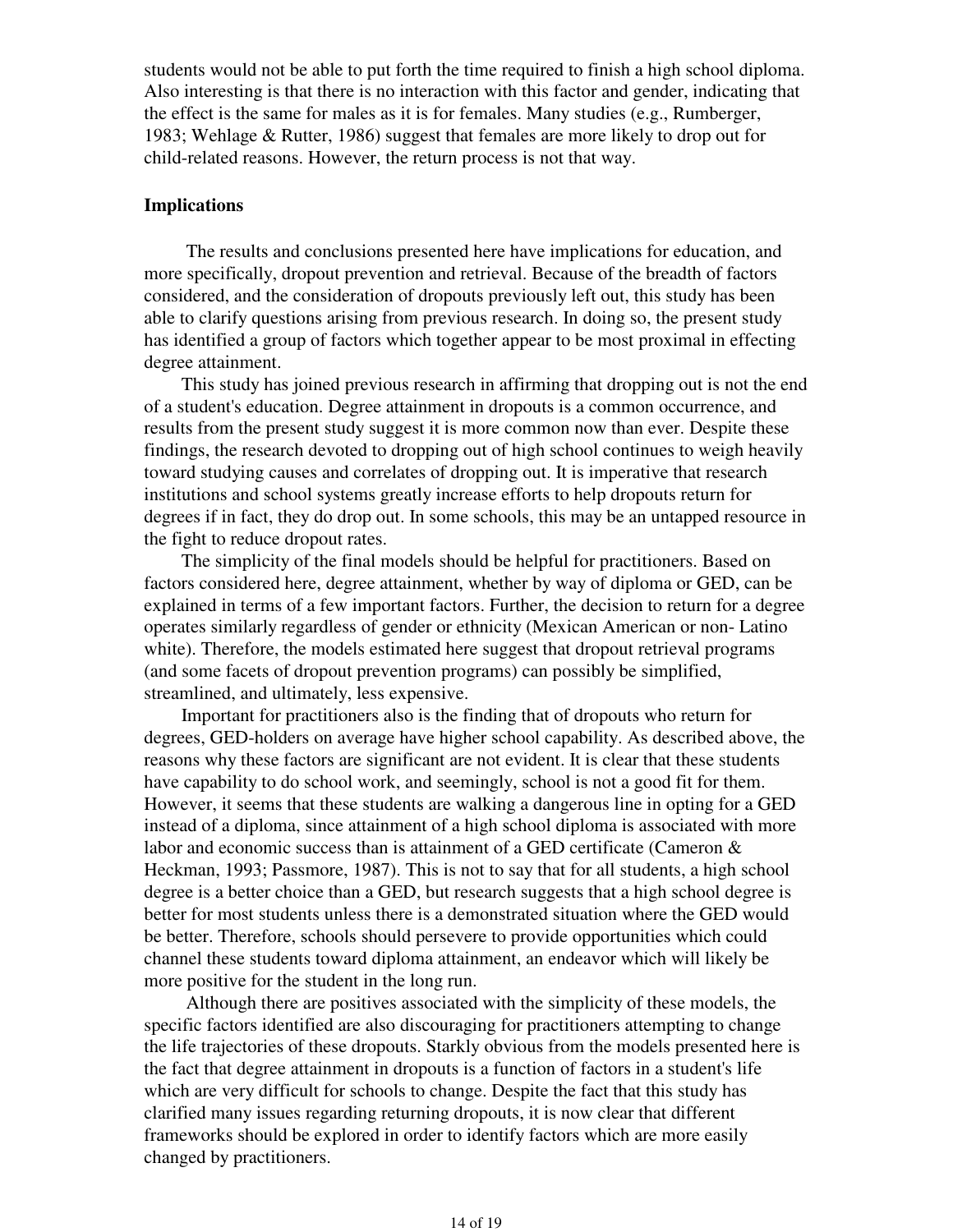Educational research can inform decisions on where to turn next. Finn and Rock (1997) have argued that the research on academic success has placed undue focus on relatively constant characteristics of the individual, and that more focus should be placed on factors which can be changed by educators. Augmenting this notion is the assertion by Alva (1991), that subjective student appraisals are very important in the evaluation of the student's educational experience. School structure could play a role in helping dropouts return, in fact, many researchers (e.g., Finn & Rock, 1997; Wehlage & Rutter, 1986) believe that the secret to educating at-risk students lies in the alteration of factors related to school. Judicious alteration of school factors could serve to aid in positive alteration of individual factors.

 Thus, there is room for future research on returning dropouts to expand into a less restrictive framework. Attention should be turned to more positive correlates, ones associated with academic success rather than failure, aiming to identify areas where both the school and student can more easily exact positive change. Candidates for such expansion include the roles of attitudinal factors, which are more malleable and more internal to the student, factors pertaining to peers and family, factors pertaining to schools, such as teacher attitudes and communication, and school opportunities and definitions of success.

## **Conclusion**

 The present study has extended previous research on dropouts who gain degrees. This study has found, as have other studies, that high school dropouts frequently return to gain degrees of some form, a finding which underscores the need for more research in this area. This study has also provided clarification of correlates of degree attainment. In doing so, it has presented a neat, concise package of factors which influence returning for a degree. Although concise, this group of factors also presents a problem, in that they are factors which are difficult to change in order to create a more positive situation for a dropout. Hence, this study has illuminated the need for additional studies on returning dropouts which can build upon knowledge presented here. Such studies should endeavor to consider more positive correlates of returning, ones which can more easily be effected by schools and practitioners.

## **Notes**

- 1. This study was supported by the National Institute on Drug Abuse under grant R01 DA 04777.
- The author is especially grateful to Randall C. Swaim, and also to Brian Cobb, 2. Bill Timpson and Cori Mantle-Bromley for their insightful comments. In addition, thanks to Ernest Chavez for making available the data used in this study.

## **References**

Alva, S.A. (1991). Academic invulnerability among Mexican-American students: The importance of protective resources and appraisals. *Hispanic Journal of Behavioral Sciences,13* (1), 18-34.

Borus, M.E. & Carpenter, S.A. (1983). A note on the return of dropouts to high school.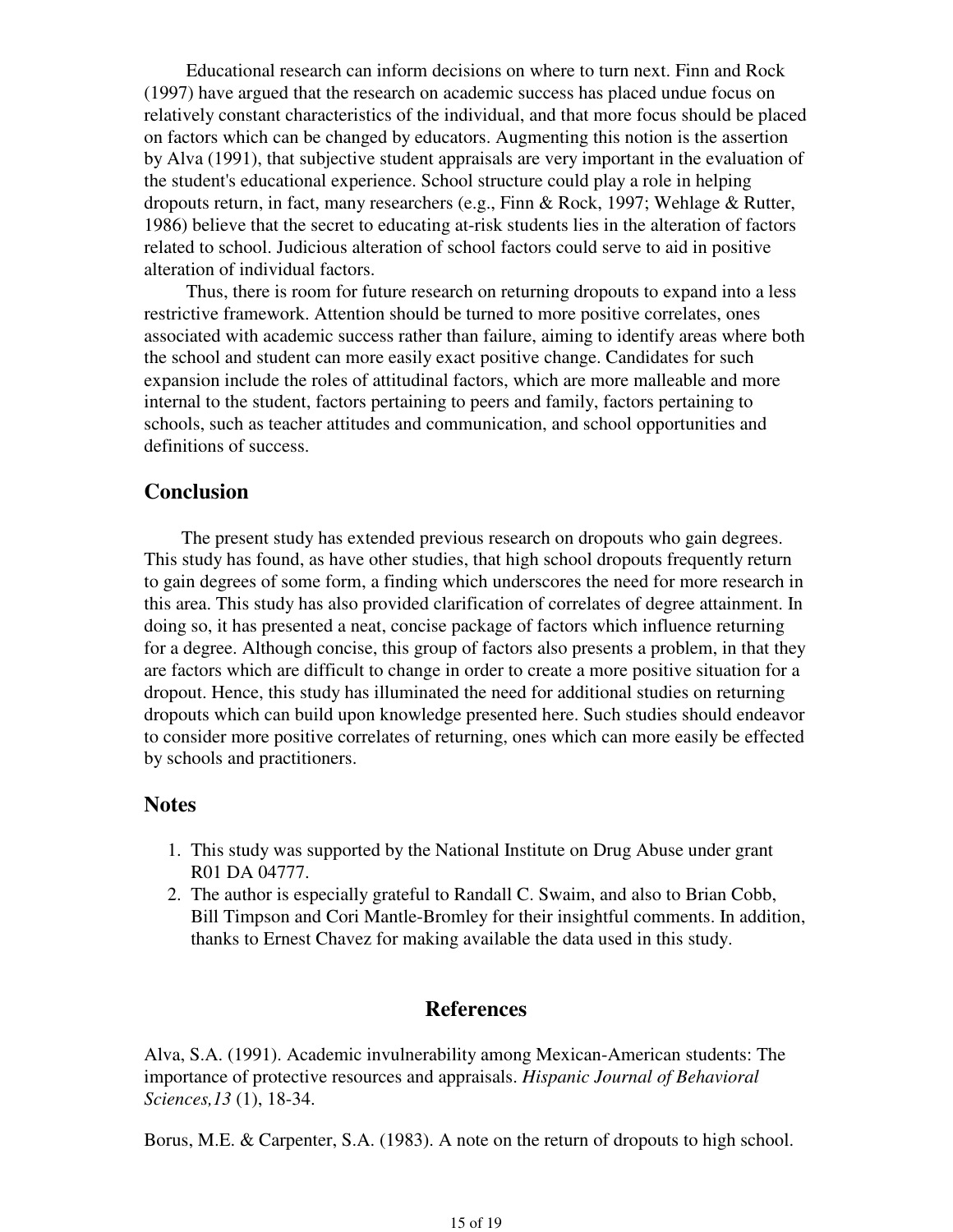*Youth and Society, 14,* 501-507.

Cameron, S.V., & Heckman, J.J. (1993). The nonequivalence of high school equivalents. *Journal of Labor Economics, 11* (1), 1-47.

Catterall, J.S. (1987). On the social costs of dropping out of school. *High School Journal, 71,* 19-30.

Chavez, E.L., Deffenbacher, J.L, & Wayman, J.C. (1996). A longitudinal study of drug involvement in Mexican American and white non-Hispanic high school dropouts, academically at risk students and control students. *Free Inquiry in Creative Sociology, 24,* 185-193.

Chavez, E.L., Oetting, E.R., & Swaim, R.C. (1994). Dropout and delinquency: Mexican-American and Caucasian non- Hispanic youth. *Journal of Clinical Child Psychology, 23* (1), 47-55.

Chuang, H. L. (1997). High school youths' dropout and re-enrollment behavior. *Economics of Education Review, 16* (2), 171-186.

Ekstrom, R.B., Goertz, M.E., Pollack, J.M., & Rock, D.A. (1986). Who drops out and why? Findings from a national study. *Teachers College Record, 87*, 356- 373.

Elliott, D.S., Huizinga, D., & Ageton, S. S. (1985). *Explaining delinquency and drug use.* Newbury Park, CA: SAGE.

Finn, J.D., & Rock, D.A. (1997). Academic success among students at risk for school failure. *Journal of Applied Psychology, 82* (2), 221-234.

Graham, J.W., Hofer, S.M., Donaldson, S.I., MacKinnon, D.P., & Schafer, J.L. (1997). Analysis with missing data in prevention research. In K. Bryant, M. Windle, & S. West (Eds.), *The science of prevention: Methodological advances from alcohol and substance abuse research.* (pp. 325-366). Washington, D.C.: American Psychological Association.

Kaufman, P. (1988). *High school dropouts who return to school.* Unpublished doctoral dissertation, Claremont Graduate School, Claremont, CA.

Kolstad, A.J. & Owings, J.A. (1986). *High school dropouts who change their minds about school.* Washington, DC: Office of Educational Research and Improvement. (ERIC Document Reproduction Service No. ED 275 800)

Kolstad, A.J. & Kaufman, P. (1989, March). *Dropouts who complete high school with a diploma or GED.* Paper presented at the annual meeting of the American Educational Research Association, San Francisco, CA.

Morrow, G. (1986). Standardizing practice in the analysis of school dropouts. *Teachers College Record, 87*, 342-355.

Passmore, D.L. (1987). *Employment of young GED recipients.* American Council on Education Research Brief (14).

Rubin, D.B. (1987). *Multiple imputation for nonresponse in surveys.* New York: Wiley.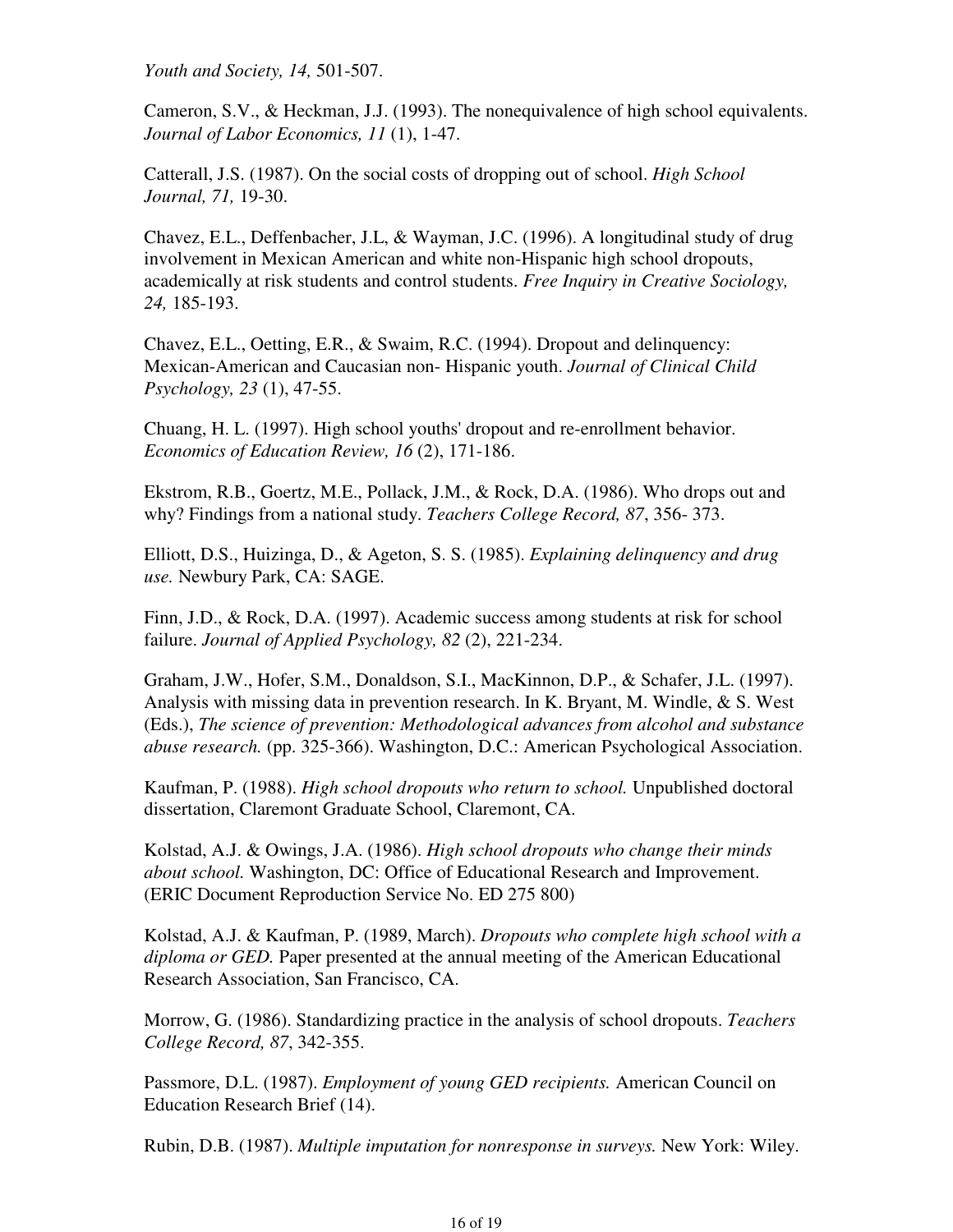Rumberger, R.W. (1983). Dropping out of high school: The influence of race, sex and family background. *American Educational Research Journal, 20,* 199- 220.

Rumberger, R.W. (1987). High school dropouts: A review of issues and evidence. *Review of Educational Research, 57* (2), 101-121.

Schafer, J.L. (1999) NORM: Multiple imputation of incomplete multivariate data under a normal model, version 2. Software for Windows 95/98/NT, available from http://www.stat.psu.edu/~jls/misoftwa.html.

Schafer, J.L. (1997). *Analysis of incomplete multivariate data.* New York: Chapman and Hall.

Waxman, H.C., Huang, S.L., Padron, Y.N. (1997). Motivation and learning environment differences between resilient and nonresilient Latino middle school students. *Hispanic Journal of Behavioral Sciences, 19* (2), 137- 155.

Wehlage, G.G., & Rutter, R.A. (1986). Dropping out: How much do schools contribute to the problem? *Teachers College Record, 87*, 374-392.

# **About the Author**

## **Jeffrey C. Wayman**, Ph.D.

Tri-Ethnic Center for Prevention Research 101 Sage Hall, Colorado State University Fort Collins, CO 80523. Phone: (970) 491-6969 Fax: (970) 491-0527.

Email: wayman@lamar.colostate.edu Updated Email (October, 2002): jwayman@csos.jhu.edu

Jeff Wayman is a Research Associate with the Tri-Ethnic Center for Prevention Research, at Colorado State University. He holds a Ph.D. in Education and a Masters in Statistics. His current educational research interests include at-risk students, educational resilience, and cultural issues, and how these issues relate to teacher training and school reform. Current methodological interests include missing data issues and multilevel modeling.

### **Copyright 2001 by the** *Education Policy Analysis Archives*

The World Wide Web address for the *Education Policy Analysis Archives* is **epaa.asu.edu**

General questions about appropriateness of topics or particular articles may be addressed to the Editor, Gene V Glass, glass@asu.edu or reach him at College of Education, Arizona State University, Tempe, AZ 85287-0211. (602-965-9644). The Commentary Editor is Casey D. Cobb: casey.cobb@unh.edu .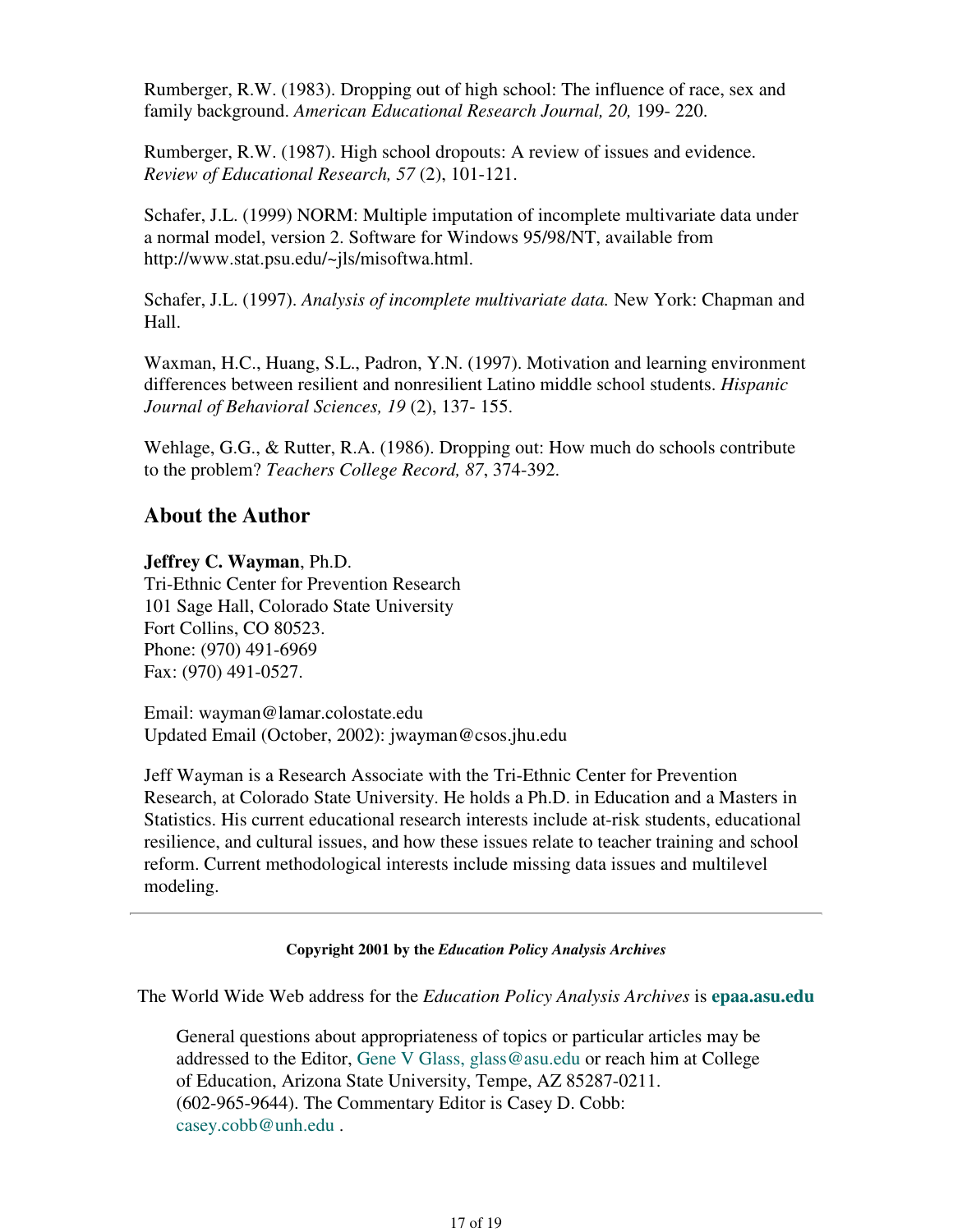# **EPAA Editorial Board**

Michael W. Apple University of Wisconsin

John Covaleskie Northern Michigan University

Sherman Dorn University of South Florida

Richard Garlikov hmwkhelp@scott.net

Alison I. Griffith York University

Ernest R. House University of Colorado

Craig B. Howley Appalachia Educational Laboratory

Daniel Kallós Umeå University

Thomas Mauhs-Pugh Green Mountain College

William McInerney Purdue University

Les McLean University of Toronto

Anne L. Pemberton apembert@pen.k12.va.us

Richard C. Richardson New York University

Dennis Sayers Ann Leavenworth Center for Accelerated Learning

Michael Scriven scriven@aol.com

Robert Stonehill U.S. Department of Education Greg Camilli Rutgers University

Alan Davis University of Colorado, Denver

Mark E. Fetler California Commission on Teacher Credentialing

Thomas F. Green Syracuse University

Arlen Gullickson Western Michigan University

Aimee Howley Ohio University

William Hunter University of Calgary

Benjamin Levin University of Manitoba

Dewayne Matthews Western Interstate Commission for Higher Education

Mary McKeown-Moak MGT of America (Austin, TX)

Susan Bobbitt Nolen University of Washington

Hugh G. Petrie SUNY Buffalo

Anthony G. Rud Jr. Purdue University

Jay D. Scribner University of Texas at Austin

Robert E. Stake University of Illinois—UC

David D. Williams Brigham Young University

# **EPAA Spanish Language Editorial Board**

**Associate Editor for Spanish Language Roberto Rodríguez Gómez Universidad Nacional Autónoma de México**

roberto@servidor.unam.mx